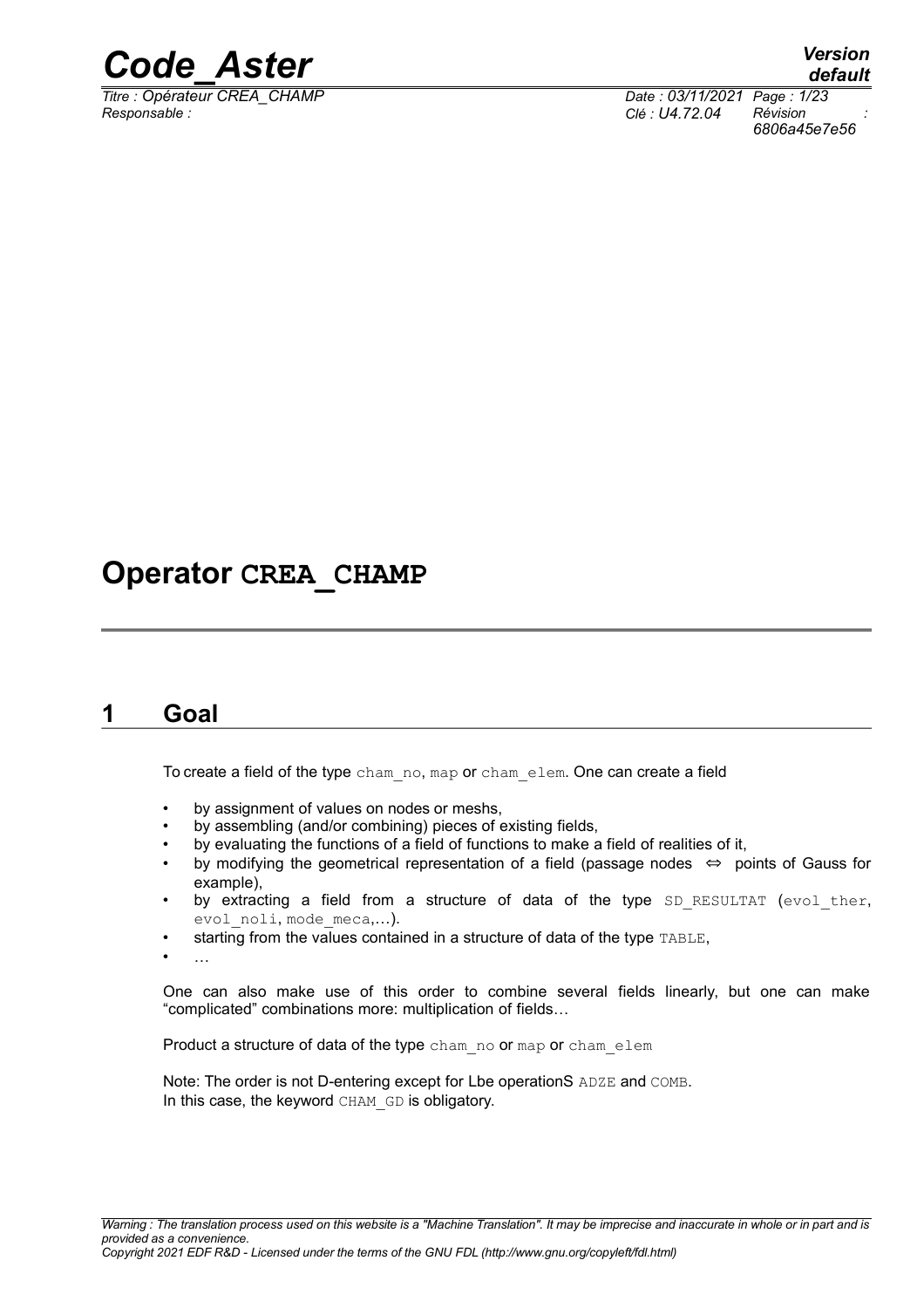### **Code Aster**

Titre : Opérateur CREA\_CHAMP<br>Responsable :

**Version** 

### **Contents**

| 3.2 Operand OPERATION =/'AFFE'/'ADZE'/'EVAL'/'DISC'/'EXTR'/'R2C'/'C 2R'/'COMB'10 |  |
|----------------------------------------------------------------------------------|--|
|                                                                                  |  |
|                                                                                  |  |
|                                                                                  |  |
|                                                                                  |  |
|                                                                                  |  |
|                                                                                  |  |
|                                                                                  |  |
|                                                                                  |  |
|                                                                                  |  |
|                                                                                  |  |
|                                                                                  |  |
|                                                                                  |  |
|                                                                                  |  |
|                                                                                  |  |
|                                                                                  |  |
|                                                                                  |  |
|                                                                                  |  |
|                                                                                  |  |
|                                                                                  |  |
|                                                                                  |  |
|                                                                                  |  |
|                                                                                  |  |
|                                                                                  |  |
|                                                                                  |  |
|                                                                                  |  |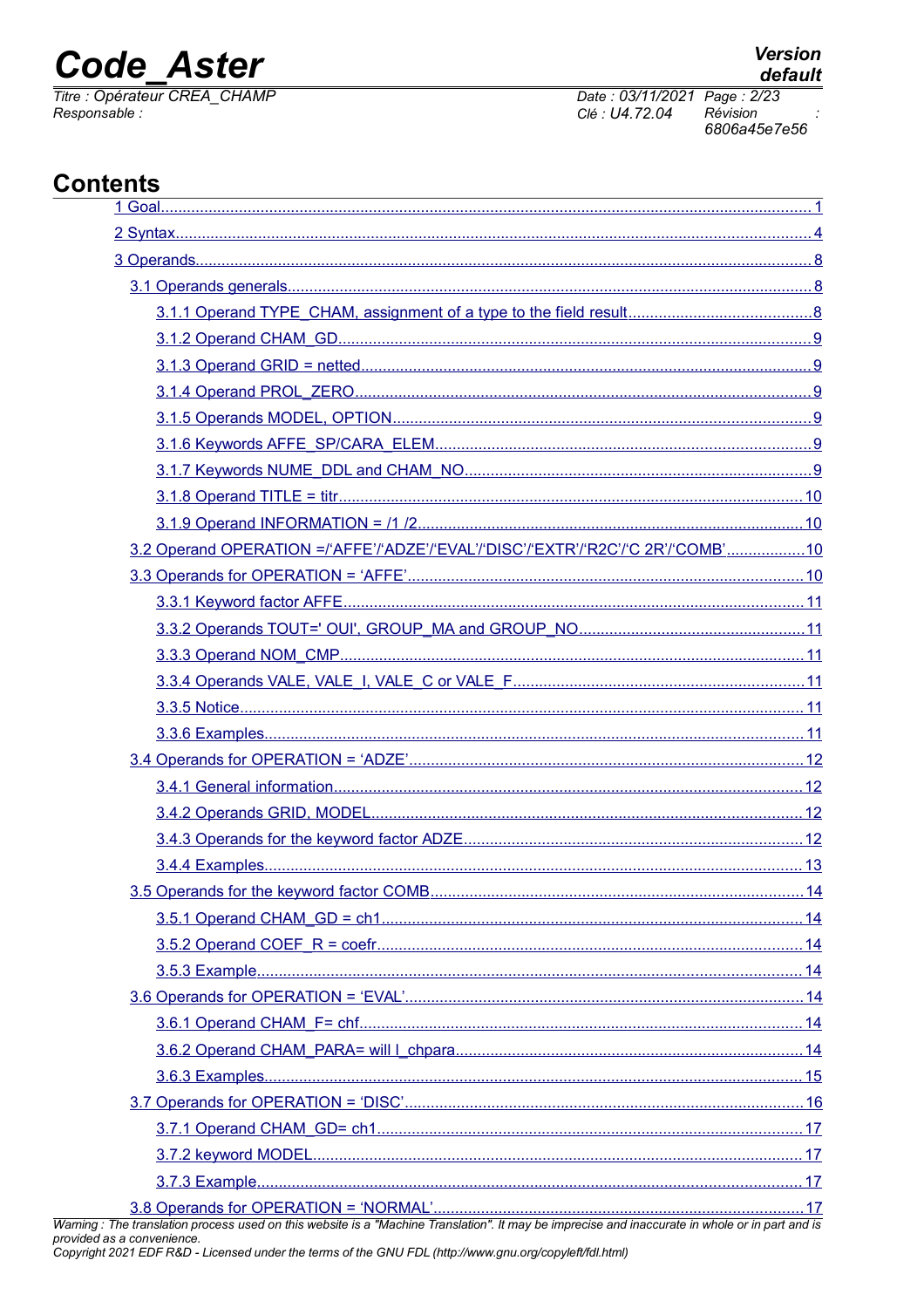*Titre : Opérateur CREA\_CHAMP Date : 03/11/2021 Page : 3/23*

|                                                          | 6806a45e7e56 |
|----------------------------------------------------------|--------------|
|                                                          |              |
|                                                          |              |
|                                                          |              |
|                                                          |              |
|                                                          |              |
| 3.9.5 Operands NUME_ORDRE/NUME_MODE/NOM_MODE//INTERPOL21 |              |

 [3.9.6 Calculation of a field containing the "extrema" of one SD\\_RESULTAT ..............................22](#page-21-1)  [3.9.7 Examples ............................................................................................................................22](#page-21-0)

*Responsable : Clé : U4.72.04 Révision :*

*default*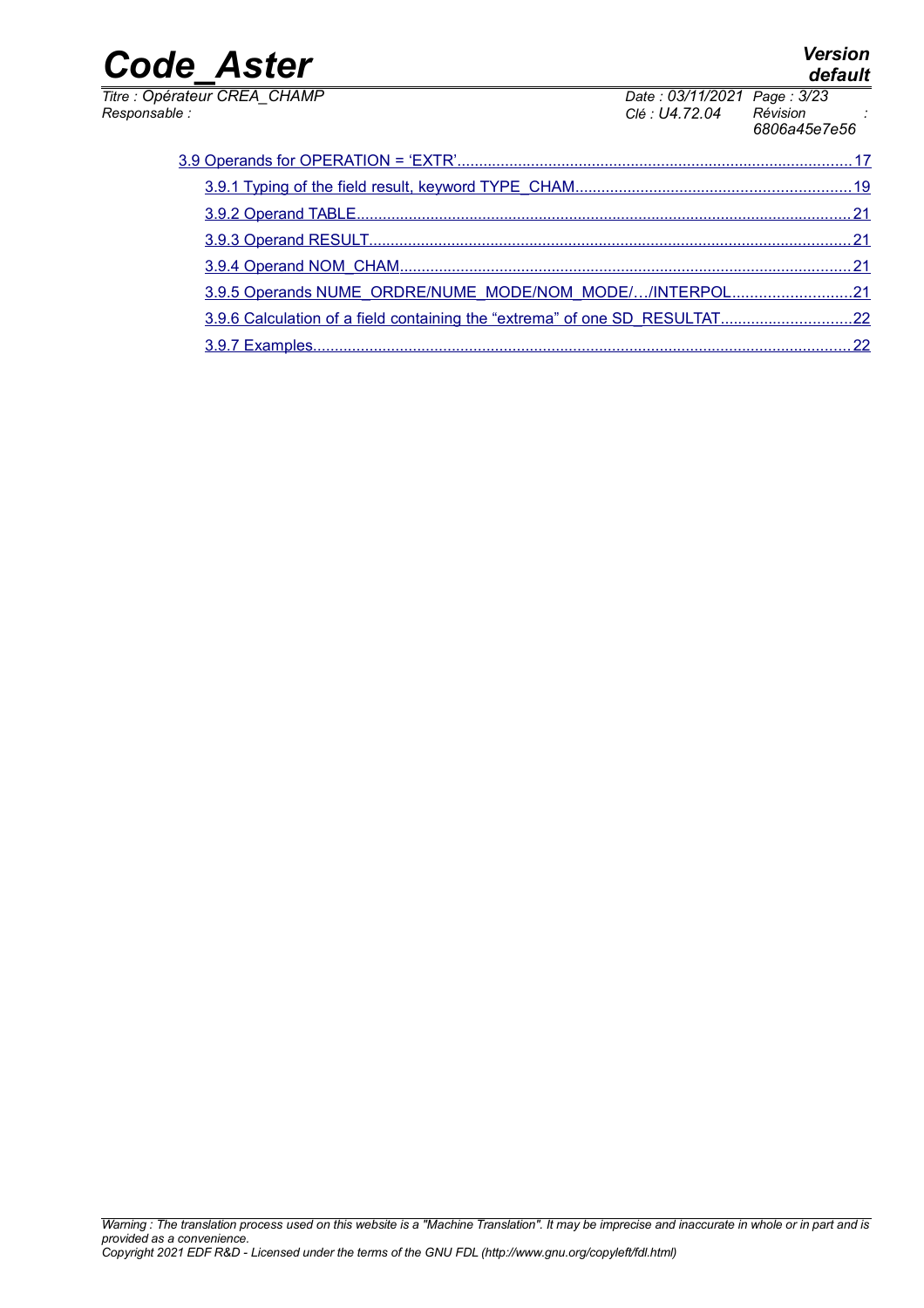*Titre : Opérateur CREA\_CHAMP Date : 03/11/2021 Page : 4/23 Responsable : Clé : U4.72.04 Révision :*

*6806a45e7e56*

### **2 Syntax**

```
ch2 [ * ] = CREA CHAMP (
       \Diamond CHAM GD = ch1 , [field]\Diamond TITLE = title , [1_Kn]\Diamond INFORMATION = /1,
   [DEFECT]
                     /2,
       \blacklozenge TYPE CHAM = /'NOEU xxx',
                         /'CART\bar{x}xx',
                         /'ELNO\overline{xxx'},
                         /'ELGA_{\rm XXX'},
                         /'ELEM_xxx',
       # to impose the classification of the field result
       # (only allowed for the cham_no):
       \Diamond / NUME DDL = naked,
   [nume_ddl]
          / CHAM NO = cnonu, [cham no]
       # If the "structure" of the field result (cham_elem or cham_no) 
       # requires values which one cannot determine:
       ◊ PROL_ZERO = / 'NOT', [DEFECT]
                             \gamma 'YES',
       # If one wishes to create a cham elem at "under-points" for which
       # all the under-points (of the same point) have the same value:
       \Diamond AFFE SP= F ( \blacklozenge CARA ELEM = carele,), [cara_elem]
       \angle OPERATION = \angle AFFE',
          # ===============================
            \angle GRID = my, [grid]
              / MODEL = Mo, [model]
            AFFE= (F ( \blacklozenge / ALL = 'YES',
                                      / | GROUP_MA = grma , [l_grma]
                                       | GROUP NO = grno , [1]grno]
                             \bullet NOM CMP = lcmp , [l K8]
                             • / VALE = lvaler , [1_R]<br>
/ VALE I = lvalei , [1_R]
                                \sqrt{VALE_1} = Ivalei\begin{array}{ccc} \text{V} & \text{V} & \text{V} & \text{V} & \text{V} \\ \text{V} & \text{V} & \text{V} & \text{V} & \text{V} \\ \text{V} & \text{V} & \text{V} & \text{V} & \text{V} \end{array} , \begin{array}{ccc} \text{V} & \text{V} & \text{V} \\ \text{V} & \text{V} & \text{V} & \text{V} \end{array}/ VALEF = 1valef ,
                                                             / [l_formule]
                         ),),
```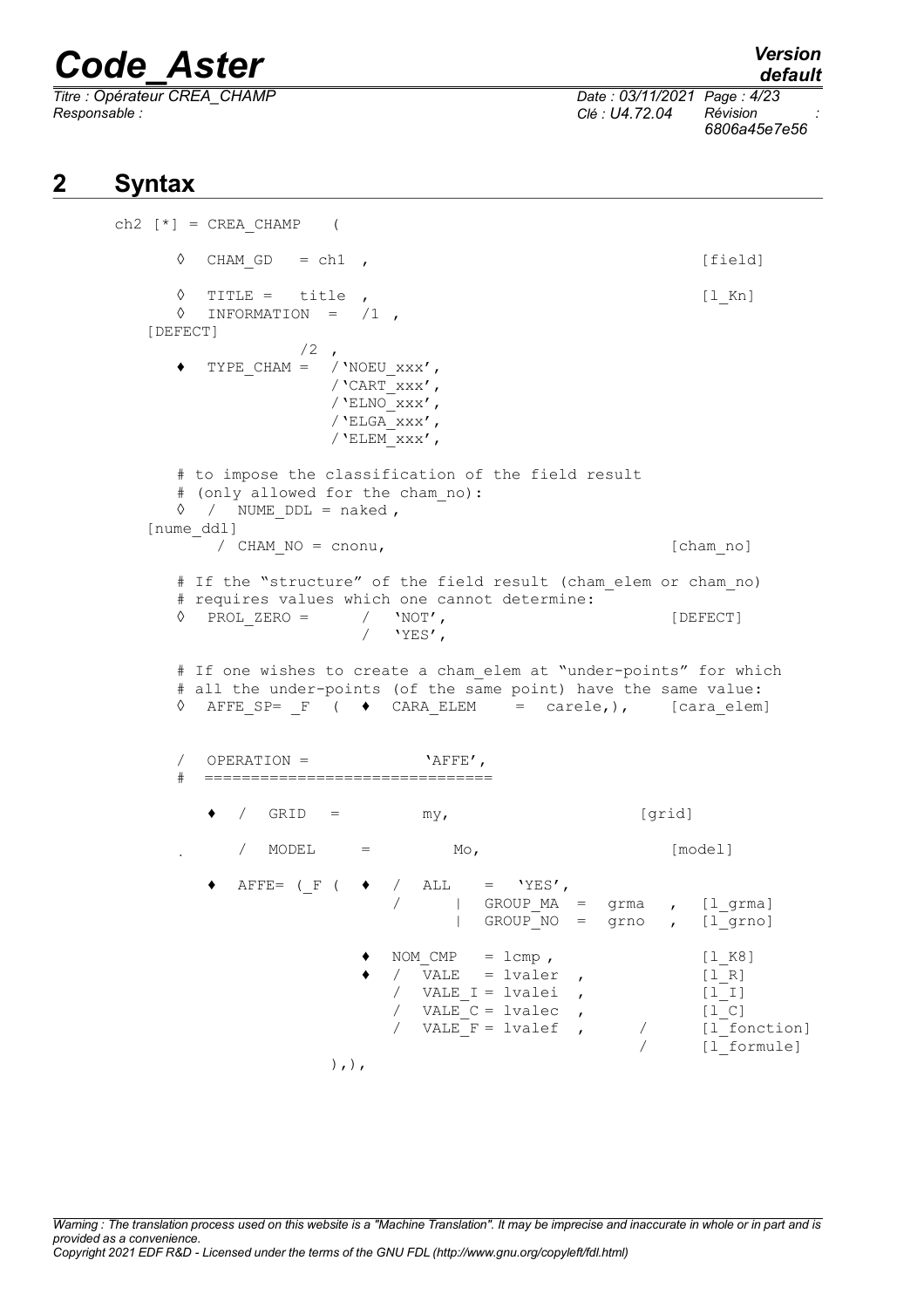*default*

*Code\_Aster Version Titre : Opérateur CREA\_CHAMP Date : 03/11/2021 Page : 5/23 Responsable : Clé : U4.72.04 Révision :*

*6806a45e7e56*

/ OPERATION = 'ADZE', # =============================== / GRID = my ,<br>
/ MODEL = Mo , [grid] / MODEL = Mo , [model] ◊ OPTION = option [KN] ASSE= (\_F (  $\bullet$  / ALL = 'YES',  $/$  | GROUP MA = grma ,  $[1$  grma] | GROUP\_NO = grno , [l\_grno]  $\bullet$  CHAM GD = ch1 , [field]  $\Diamond$  NOM CMP = lcmp , [l K8]  $NOM\_CMP$  = lcmp,  $l1_N8$ <br>  $NOM\_CMP\_RESU$  = lcmp\_resu,  $l1_N8$ ] ◊ / OFFICE PLURALITY = 'NOT' , [DEFECT] / OFFICE PLURALITY = 'YES', ◊ / COEF\_R = / 1. , [DEFECT] / coefr, [R] /  $COEF C =$   $Coefc, [C]$ ),),  $\angle$  OPERATION =  $\angle$   $\angle$  COMB'. # ===============================  $COMP=$  ( $F$  (  $\bullet$  CHAM GD = ch1 , [cham\_no]  $\bullet$  COEF\_R = coefr , [R]  $),$ ), / OPERATION = 'EVAL', # ===============================  $\bullet$  CHAM\_F = ch\_fonc , / [cham\_no (NEUT\_F)]<br>/ [cham\_elem (NEUT\_F)] ♦ CHAM\_PARA= will l\_ch\_para , [l\_champ] / OPERATION = 'DISC', # =============================== # if the field result is a CHAM\_ELEM:  $\Diamond$  MODEL = Mo,  $\Box$  [model]  $\Diamond$  OPTION = option [KN]  $\bullet$  CHAM\_GD = ch1, [field] / OPERATION = 'NORMAL', # ===================================  $\bullet$  MODEL  $=$  Mo,  $[\text{model}]$ • GROUP MA =  $l$  gma,  $[1$  group ma]

*Warning : The translation process used on this website is a "Machine Translation". It may be imprecise and inaccurate in whole or in part and is provided as a convenience. Copyright 2021 EDF R&D - Licensed under the terms of the GNU FDL (http://www.gnu.org/copyleft/fdl.html)*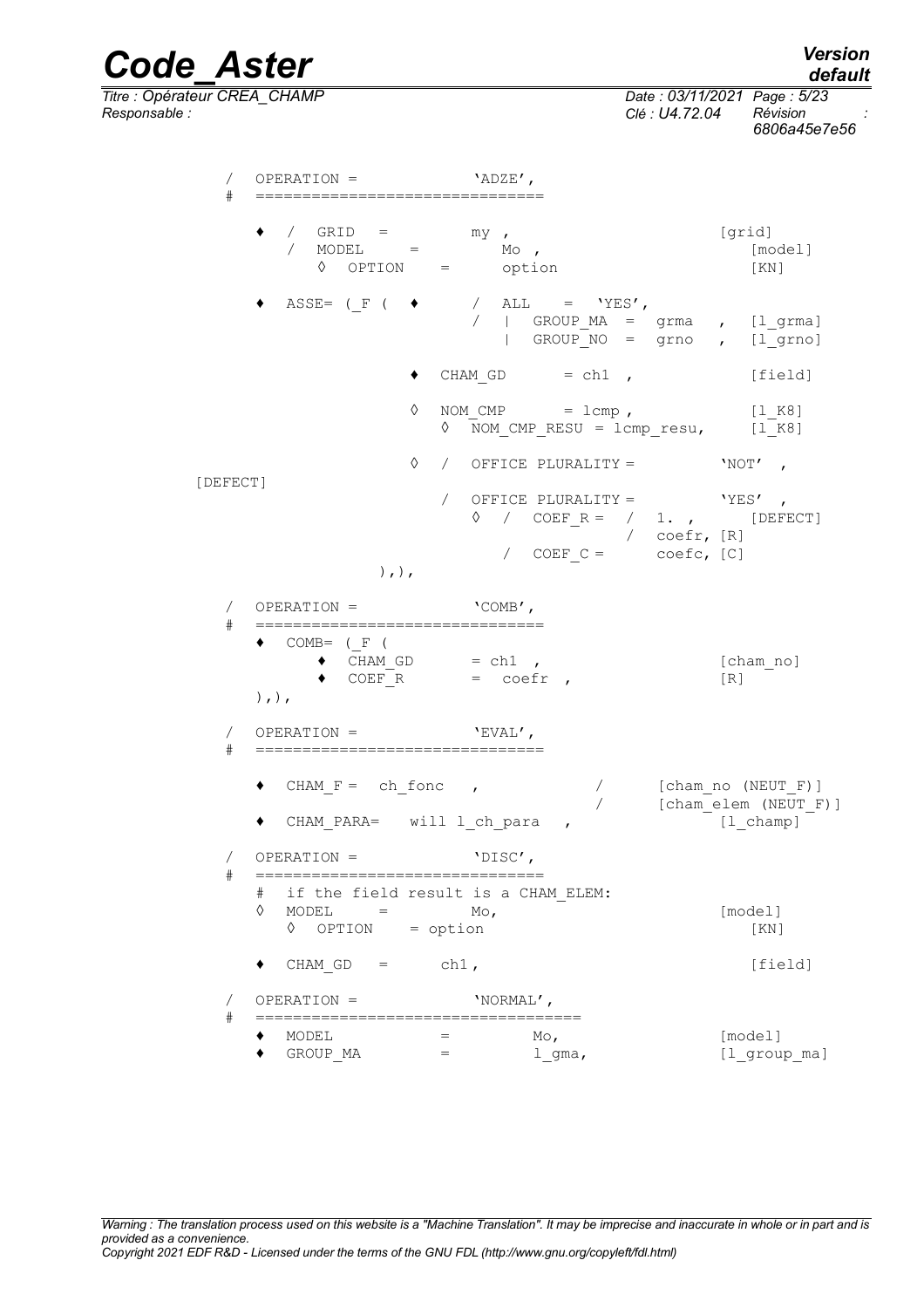# *Code\_Aster Version*<br>default<br>Titre : Opérateur CREA CHAMP Date : 03/11/2021 Page : 6/23

*default*

*Titre : Opérateur CREA\_CHAMP Date : 03/11/2021 Page : 6/23 Responsable : Clé : U4.72.04 Révision :*

grid:

### *6806a45e7e56*

 $\angle$  OPERATION =  $\angle$  'R2C',

# =================================== # to transform a real field with the nodes into complex field # (with worthless imaginary part)  $\bullet$  CHAM GD  $=$  chR,  $[char no]$  $\angle$  OPERATION =  $\angle$   $\angle$  2R', # =================================== # to transform a field with the nodes complexes in real field: ♦ CHAM\_GD = chC, [cham\_no]  $\bullet$  PART = /  $'$ REAL', # left real / 'IMAG', # left imaginary / 'MODULE', # absolute value / 'PHASE', # "phase" (in degrees) / OPERATION = 'EXTR', # =============================== # extraction of the field of geometry of a grid:  $/$   $\bullet$  GRID = my, ♦ NOM\_CHAM = 'GEOMETRY', # extraction of the curvilinear field of X-coordinate of a  $/$   $\bullet$  GRID = my, ♦ NOM\_CHAM = 'ABSC\_CURV', # extraction in a table:  $/ \bullet$  TABLE = tabl , [table]  $\bullet$  / GRID = my , [grid] / MODEL = Mo , [model] ◊ OPTION = option , [kN] # extraction of the "level set" of a SD fiss\_xfem:  $/$   $\bullet$  CRACK = fxfem ,  $[fiss\_xfem]$  $\bullet$  NOM\_CHAM = /  $'$ LTNO',  $/$  'LNNO', / 'GRLTNO', / 'GRLNNO', / 'STNO', / 'STNOR', / 'BASLOC', # extraction of a field of a SD cara\_elem:  $/$   $\bullet$  CARA ELEM = carele ,  $\qquad \qquad$  [cara elem]  $\bullet$  NOM  $CHAM =$  nomch, [KN] # extraction of a field of a SD char meca:  $/ \bullet$  LOAD = load ,  $[char \text{meca}]$  $\bullet$  NOM CHAM = nomch,  $[KN]$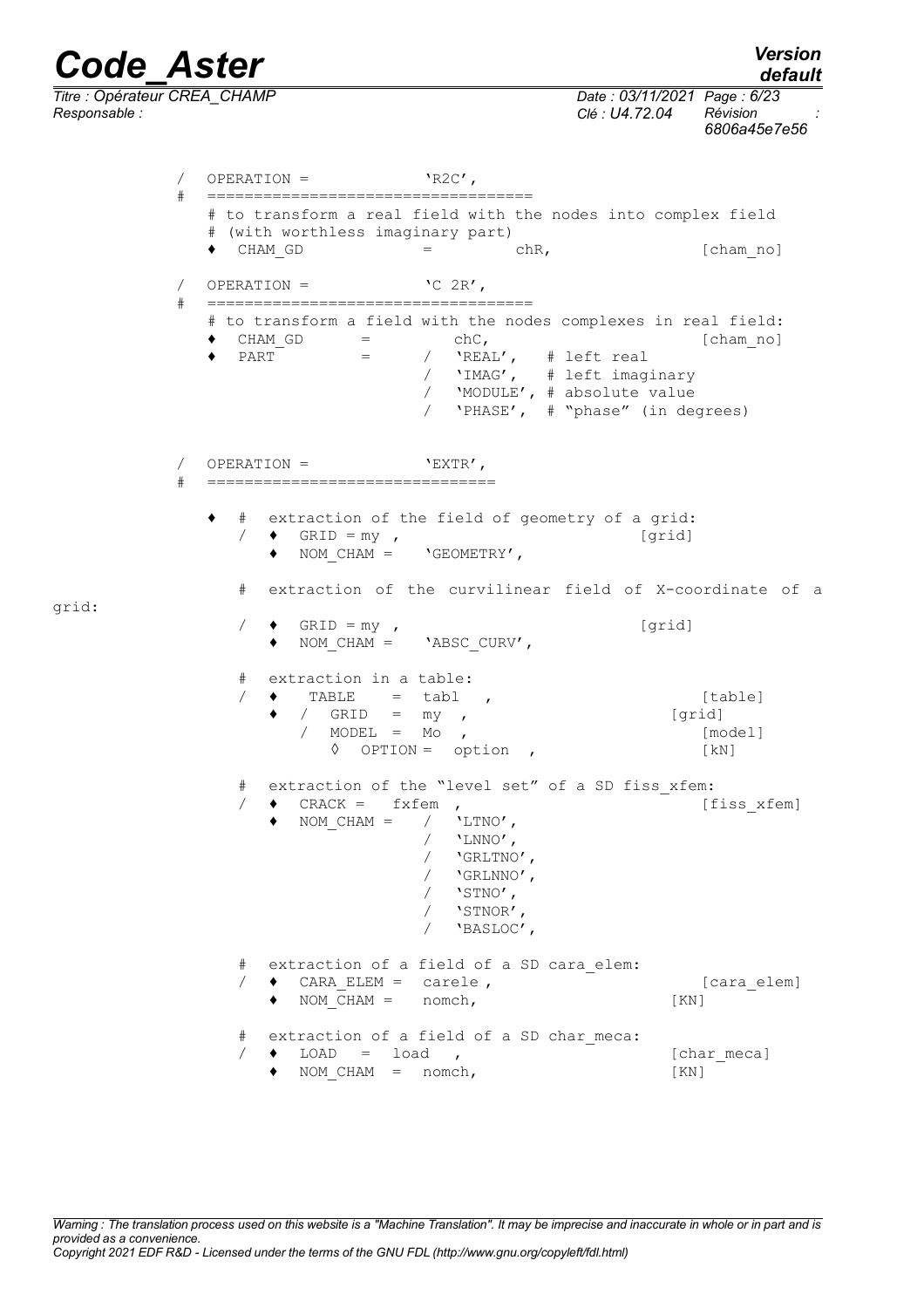*Code\_Aster Version default Titre : Opérateur CREA\_CHAMP Date : 03/11/2021 Page : 7/23 Responsable : Clé : U4.72.04 Révision : 6806a45e7e56* # extraction of a field of a SD\_RESULTAT:  $/ \rightarrow$  RESULT = resu,  $\bullet$  NOM CHAM = / 'ACCE',  $/$  … (cf  $[3.9.4]$ ), ♦ / # Selection of a sequence number in the SD\_RESULTAT % NUME\_ORDRE = nuordr , [I]<br>
/ NUME\_MODE = numode , [I]  $\begin{array}{ccc} \text{/} & \text{NUME}^{-} \text{MODE} & = & \text{numode} \text{,} \\ \text{/} & \text{NOEUD} \text{CMP} & = & \text{(node,cmp),} \end{array}$  [1] =  $(node, comp),$   $[1_K8]$ <br>=  $nocas,$   $[KN]$  $\begin{array}{rcl} \text{/} & \text{NOM\_CAS} & = & \text{ncas,} \\ \text{/} & \text{ANGLE} & = & \text{alpha,} \\ \end{array}$  [R]  $\overline{A}$  and  $\overline{B}$  = alpha ,  $[R]$  $/$  FREQ = freq,  $[R]$  $/$  INST = inst,  $[R]$  # If INST or FREQ present ◊ / CRITERION = / 'RELATIVE',[DEFECT] ◊ PRECISION = / prec , [R] / 1.0E-6, [DEFECT] / CRITERION = / 'ABSOLUTE',  $\blacklozenge$  PRECISION = prec, [R] # If INST present ◊ Interpol = / 'NOT' , [DEFECT]  $/$  'FLAX' / # Calculation of a field containing the "extrema" of one # SD\_RESULTAT  $\blacklozenge$  TYPE MAXI = / 'MAXIMUM',  $/$  'MINI', / 'MAXI\_ABS', / 'MINI<sup>T</sup>ABS', / 'NORM\_TRAN', # if TYPE\_MAXI is worth MAXI\_ABS or MINI\_ABS<br>TYPE RESU = / 'VALE', [DEFEC  $\Diamond$  TYPE RESU = / 'VALE' , [DEFECT] / 'INST',<br>/ 'VALE A' / 'VALE\_ABS', # if not  $\Diamond$  TYPE RESU = / 'VALE' , [DEFECT] / 'INST' , ◊ / TOUT\_ORDRE = 'YES' , [DEFECT]  $\overline{y}$  LIST INST = linst , [listr8]  $\overline{V}$  LIST FREQ = lfreq , [listr8] ◊ / CRITERION = / 'RELATIVE',[DEFECT] ◊ PRECISION = / prec , [R] / 1.0E-6, [DEFECT] / CRITERION = / 'ABSOLUTE',  $\triangleleft$  PRECISION = prec,  $[R]$ ) If TYPE CHAM = 'NOEU xxx' then [\*] = cham\_no 'CART\_xxx' map 'ELNO\_xxx' cham\_elem 'ELGA\_xxx' cham\_elem 'ELEM\_xxx' cham\_elem

*Warning : The translation process used on this website is a "Machine Translation". It may be imprecise and inaccurate in whole or in part and is provided as a convenience.*

*Copyright 2021 EDF R&D - Licensed under the terms of the GNU FDL (http://www.gnu.org/copyleft/fdl.html)*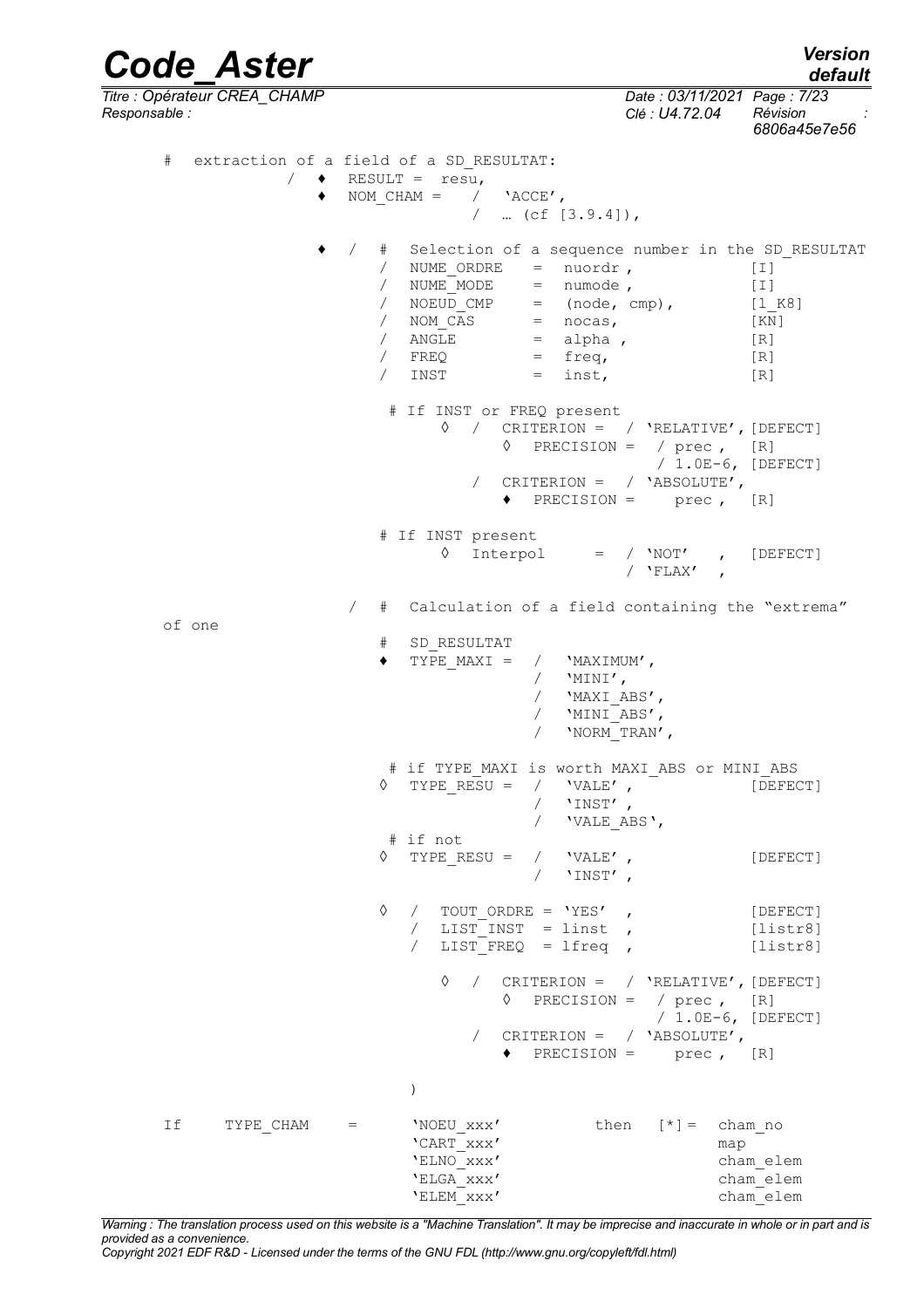*Responsable : Clé : U4.72.04 Révision :*

### <span id="page-7-2"></span>**3 Operands**

#### <span id="page-7-1"></span>**3.1 Operands generals**

#### **3.1.1 Operand TYPE\_CHAM, assignment of a type to the field result**

<span id="page-7-0"></span>This keyword (obligatory) is initially used to typify the field result of the order. It is made of 2 "words" connected by a "underlined white" (\_) :

TYPE CHAM= '' where:

| $XXXX =$ | 'NOEU'<br>'CART'<br>'ELNO'<br>'ELGA'<br>'ELEM'   | Field with the nodes<br>Constant field by mesh<br>Field by elements with the nodes<br>Field by elements at the points of Gauss<br>Constant field by element | (cham no)<br>$(\text{map})$<br>(cham elem)<br>(cham elem)<br>(cham elem) |
|----------|--------------------------------------------------|-------------------------------------------------------------------------------------------------------------------------------------------------------------|--------------------------------------------------------------------------|
| $GD =$   | 'DEPL R'<br>'SIEF R'<br>'TEMP R'<br>'FLUX R'<br> | displacement<br>constraint<br>temperature<br>flow                                                                                                           |                                                                          |

The type of the field result is deduced from information given by the user. For example:

| TYPE CHAM= 'NOEU DEPL R' | $ >$  | cham no (DEPL R)   |
|--------------------------|-------|--------------------|
| TYPE CHAM= 'CART SIEF R' | $-$ > | map (SIEFR)        |
| TYPE CHAM= 'ELNO EPSI R' | $ >$  | cham elem (EPSI R) |
| TYPE CHAM= 'ELGA VARI R' | $ >$  | cham elem (VARI R) |

This keyword is also used to specify (for the order) which must be the nature of the field wanted as a result. It is essential for the operations 'AFFE', 'ADZE' and 'DISC'.

Examples:

 OPERATION= 'AFFE' + TYPE\_CHAM= 'CART\_DEPL\_R' => a map of DEPL\_R. OPERATION= 'ADZE' + TYPE\_CHAM= 'NOEU\_EPSI\_R' => a cham\_no of EPSI\_R.<br>OPERATION= 'DISC' + TYPE CHAM= 'NOEU SIEF R' => a cham no of SIEF R. OPERATION=  $'DISC'$  + TYPE CHAM=  $'NOEU$  SIEF R'

There are only two operations for which this keyword is a constraint useless (but obligatory!) for the user (OPERATION=' EVAL' and OPERATION=' EXTR') because for these two operations, the nature of the field result is imposed by the choice of the operation.

The information of the keyword TYPE CHAM is (unfortunately) tiresome forOPERATION=' EXTR'. He results from the keyword NOM CHAM. The correspondence is given in [\[3.9.1\]](#page-18-0).

#### **Notice important**

*The possibility of creating cham\_elem of any size is conditioned by the level of development (data-processing) of the types of finite elements of the model. All is not yet possible; for example, to create one cham\_elem of FLUX\_R on a model containing the elements DKT , it is necessary that this finite element envisaged to do it (what is not the case today).* 

*One cannot give here the precise list of the sizes allowed for each type of finite element. One will be satisfied to say roughly:*

- *for the isoparametric elements of mechanics, the sizes are allowed: GEOM\_R , INST\_R , NEUT\_R , NEUT\_F , EPSI\_R , SIEF\_R , VARI\_R , DOMMAG and HYDR\_R ,*
- *for the isoparametric elements of thermics, the sizes are allowed: GEOM\_R , INST\_R , NEUT\_R and NEUT\_F .*

*Warning : The translation process used on this website is a "Machine Translation". It may be imprecise and inaccurate in whole or in part and is provided as a convenience. Copyright 2021 EDF R&D - Licensed under the terms of the GNU FDL (http://www.gnu.org/copyleft/fdl.html)*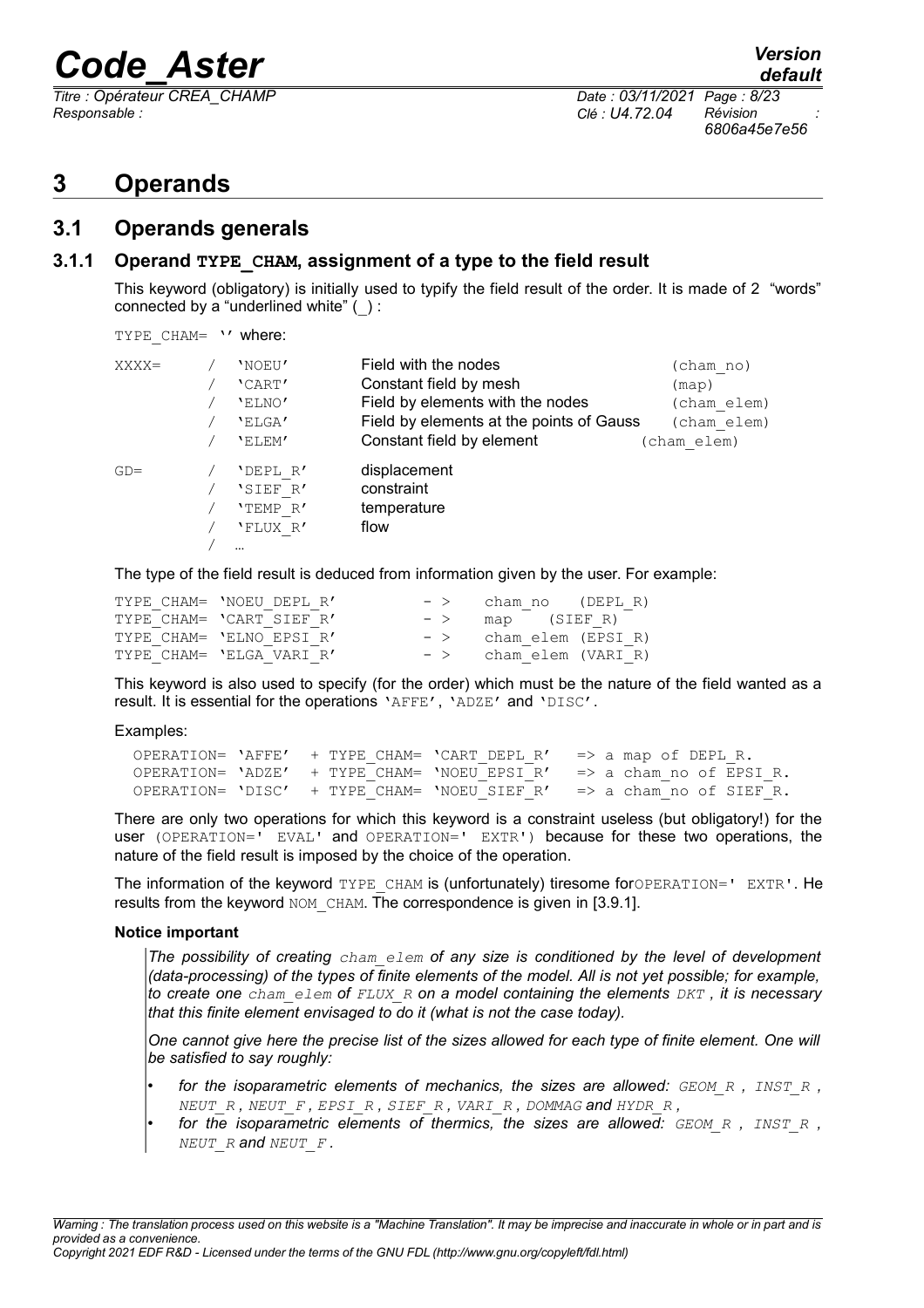*Titre : Opérateur CREA\_CHAMP Date : 03/11/2021 Page : 9/23 Responsable : Clé : U4.72.04 Révision :*

*6806a45e7e56*

#### **3.1.2 Operand CHAM\_GD**

<span id="page-8-5"></span>With the operations  $ADZE$  and  $COMB$ , one can re-use an existing field. In this case, it is necessary to indicate here which field is re-used.

#### **3.1.3 Operand GRID = netted**

<span id="page-8-4"></span>When one is created CHAM NO or one MAP, it is necessary to specify in general on which grid this field will be based. For that, the keyword is used GRID.

#### **3.1.4 Operand PROL\_ZERO**

<span id="page-8-3"></span>When one is created CHAM ELEM, the values existing in the field are determined by the finite elements of the model. For example, a field SIGM\_ELGA on a model 2D **must** to contain the 4 components SIXX, SIYY, SIZZ and SIXY.

If the construction of the field does not make it possible to calculate all the expected values, one is confronted with a problem. If the keyword PROL ZERO is worth 'YES', the missing values will be put at zero.

If the keyword PROL ZERO is worth 'NOT', the code will stop in error.

This problem also relates to (but more rarely) them CHAM NO when one wants to force the classification of their components (see the keywords NUME DDL and CHAM NO).

#### **3.1.5 Operands MODEL, OPTION**

<span id="page-8-2"></span>When one is created CHAM\_ELEM, it is necessary to specify on which finite elements the field will be defined. For that, the keyword is used MODEL.

To describe the structure of one CHAM\_ELEM, it is not enough to give (via MODEL) a kind of element for each mesh, because a kind of element can know several "forms" for a given size. To create the desired field, the user can use the keyword OPTION. If for example, he writes:  $X = CREA$  CHAMP (... MODELE=mo, OPTION=' SIEF ELGA',...), the field created by CREA CHAMP the same form will have that if it had been calculated by CALC\_CHAMP / CONTRAINTE=' SIEF\_ELGA'. If the user does not employ the keyword OPTION, CREA\_CHAMP (if it can it) a form by default will choose.

Note: for the operation 'ADZE', when one assembles cham elem, it is better in general not to provide the keyword OPTION. The option which will be selected will be that of the field provided in the 1st occurrence of the keyword factor ADZE if the size associated with this field is the same one as that of the field result.

#### **3.1.6 Keywords AFFE\_SP/CARA\_ELEM**

<span id="page-8-1"></span>The keyword factor (not répétable)  $AFFE$   $SP$  allows to ask for the creation of one cham elem at "under-points" (for the elements of structure: multi-layer hulls, multifibre beams,…). In cham elem product, each point (node or not of Gauss) will be represented by N under-points (N being determined by the choices of the user in the order AFFE\_CARA\_ELEM).

N under-points of a point will carry the same components (with the same values).

The keyword CARA ELEM is obligatory: it is the name of the structure of data of the type cara elem who allows to determine the number of the under-points.

#### **3.1.7 Keywords NUME\_DDL and CHAM\_NO**

<span id="page-8-0"></span>These two keywords make it possible to impose a classification for the field result (if this one is one CHAM NO). One gives via these keywords a "model" of classification for the field result.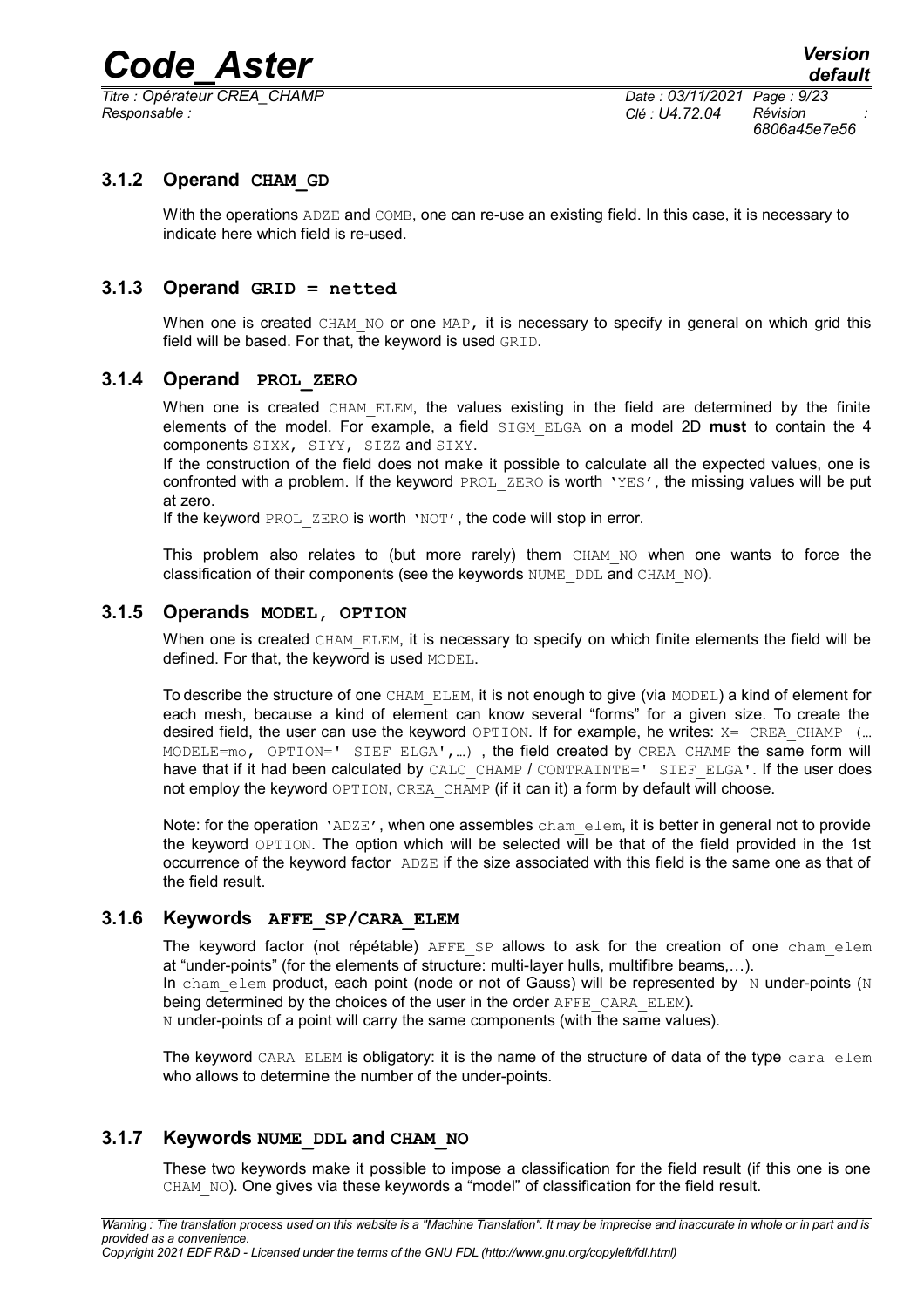*Responsable : Clé : U4.72.04 Révision :*

*Titre : Opérateur CREA\_CHAMP Date : 03/11/2021 Page : 10/23 6806a45e7e56*

If one gives Naked NUME DDL=, one will take as classification that of naked. This possibility is valid only for the fields of displacements (phenomenon 'MECHANICS') or for fields of temperature (phenomenon'THERMICS') or of the fields of acoustic pressure (phenomenon'ACOUSTICS').

If one gives CHAM\_NO= chno, one will take the numeration of chno.

In this last case, provided classification (object of the type  $PROF$  CHNO) is duplicated so that the field created is self-supporting.

So Lagrange resulting from boundary conditions dualized are present, a checking is made by the operator. Indeed, if the fields considered do not satisfy the same limiting conditions, they are not compatible. An alarm is then emitted: Lagrange will be put at zero in the resulting field.

#### **3.1.8 Operand TITLE = titr**

<span id="page-9-3"></span><span id="page-9-2"></span>Title which one wants to give to the field result [U4.03.01].

#### **3.1.9 Operand INFORMATION = /1 /2**

INFORMATION = 1 No impression.

INFORMATION = 2

<span id="page-9-1"></span>Impression on the file 'MESSAGE' field result.

#### **3.2 Operand OPERATION =/'AFFE'/'ADZE'/'EVAL'/'DISC'/'EXTR'/'R2C'/'C 2R'/'COMB'**

This operand is used to choose the "mode" of manufacturing of the field result. One can create a field:

- by assignment of values on nodes or meshs (OPERATION=' AFFE'),
- by assembling pieces of fields defined on pieces of grids (OPERATION=' ASSE'),
- by modifying the geometrical representation (discretization) of a field (passage nodes <-> points of Gauss for example) (OPERATION=' DISC'),
- by extracting a field from a SD of the type SD RESULTAT (evol ther, evol noli, mode meca,...) (OPERATION=' EXTR').
- while extracting from the digital values of a table whose columns have preset names: 'MESH', 'NODE'…
- by combining fields linearly (OPERATION=' ASSE'),
- in "combining" (multiplication, exponential,…) fields (OPERATION=' EVAL'),
- by evaluating the functions of a field of functions to make a field of realities of it (OPERATION=' EVAL'),
- by transforming a real field with the nodes into field complexes (or reciprocally) (OPERATION=' R2C'/'C 2R'),
- by making a linear combination of several cham no having same classification (OPERATION=' COMB'). Unlike the operation 'ADZE', the field result will preserve the ddls of Lagrange associated with the dualisation with the boundary conditions.

#### **3.3 Operands for OPERATION = 'AFFE'**

<span id="page-9-0"></span>This operation makes it possible to affect values (real, whole, complex or function) on geometrical entities (nodes or meshs) of a grid.

The size associated with the field is implicitly given by the keyword  $TYPE$  CHAM (above).

*Warning : The translation process used on this website is a "Machine Translation". It may be imprecise and inaccurate in whole or in part and is provided as a convenience.*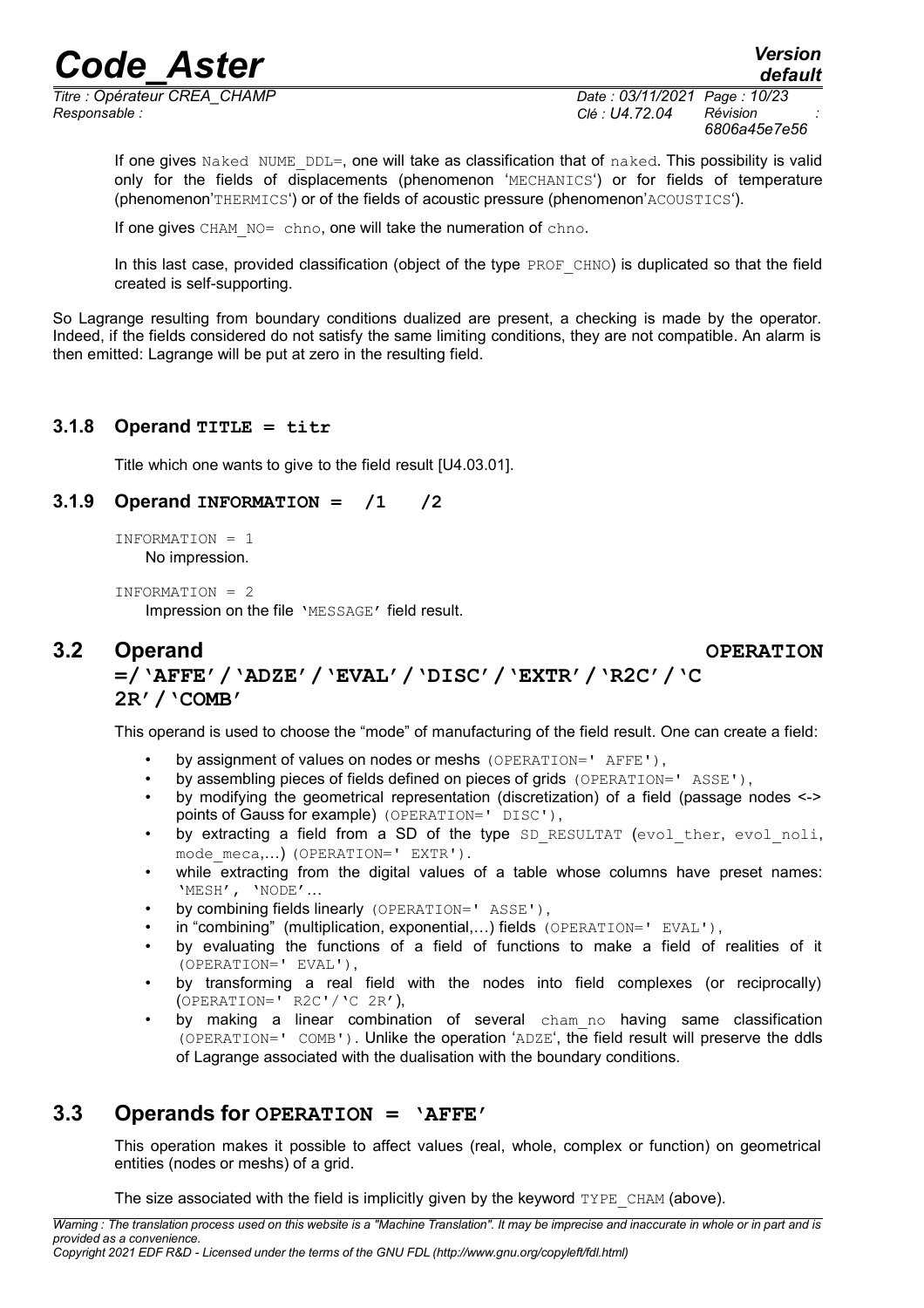*Titre : Opérateur CREA\_CHAMP Date : 03/11/2021 Page : 11/23 Responsable : Clé : U4.72.04 Révision :*

*6806a45e7e56*

#### **3.3.1 Keyword factor AFFE**

<span id="page-10-5"></span>The operands are gathered under the keyword factor AFFE. This keyword is répétable. The principle of overload is applied between the various occurrences of the keyword AFFE : if one geometrical entity is affected several times, the last assignment carries it.

#### **3.3.2 Operands TOUT=' OUI', GROUP\_MA and GROUP\_NO**

<span id="page-10-4"></span>The geometrical entities that one wants to affect are given by the operands  $TOUT="OUT$ , GROUP MA, and GROUP NO.

If TYPE CHAM=' NOEU  $xxx'$ , nodes are affected; the use of operand GROUP MA is possible and means that one affects all the nodes of the specified meshs.

If TYPE CHAM:  $'EL.$   $xxx'$  (or 'CART  $xxx'$ ), meshs are affected; the use of operand GROUP NO is then prohibited.

#### Note:

For the keyword factor  $A$ FFE, the keyword  $T$ OUT=' OUI', wants to say:

- "all them nodes grid" for cham no,
- "all meshs of the grid" for cards,
- "all elements of the model" for cham\_elem,

#### **3.3.3 Operand NOM\_CMP**

<span id="page-10-3"></span>The names of the components which one wants to affect are given by the operand NOM CMP.

If the size is 'VARI R', the components must be named 'V1', 'v2', 'V3',...

If the size is 'VARI\_R', and that one chooses PROL\_ZERO=' OUI', the components whose number is lower than greatest affected number the are assigned to zero. For more details to see the document [U2.01.09].

#### **3.3.4 Operands VALE, VALE\_I, VALE\_C or VALE\_F**

<span id="page-10-2"></span>The values to be affected are given by the operands  $VALE$ ,  $VALE$   $I$ ,  $VALE$   $C$  or  $VALE$   $F$  according to nature (reality, entirety, complex, function (or formulates)) components of the size (DEPL R: reality, DEPL C: complex, TEMP F: function/formula,....).

#### **3.3.5 Notice**

<span id="page-10-1"></span>The rule of remanence (see U1.03.00) applies for the various components which one can affect.

#### **3.3.6 Examples**

<span id="page-10-0"></span>Creation of a field to the nodes of displacement. One wants to impose the classification of the field (that of cnomod) :

```
DEPL1 = CREA CHAMP (OPERATION= 'AFFE',
          TYPE CHAM=' NOEU DEPL R', GRID = MY , CHAM NO= CNOMOD,
          AFFE= (
          F (TOUT=' OUI', NOM CMP= ('DX', 'DY', 'DZ'), VALE= (0. , 0. ,
0.),),
           F (GROUP MA= ('GM1', 'GM2'), NOM CMP= 'DX', VALE= 3.5e-2),
          \overline{F} (GROUP NO= ('GN5', 'GN7', 'GN9'), NOM CMP= 'DY', VALE= 1.6e-
2),
                     \lambda)
```
#### Creation of a map of temperature (functions):

TEMPF = CREA CHAMP (OPERATION= 'AFFE',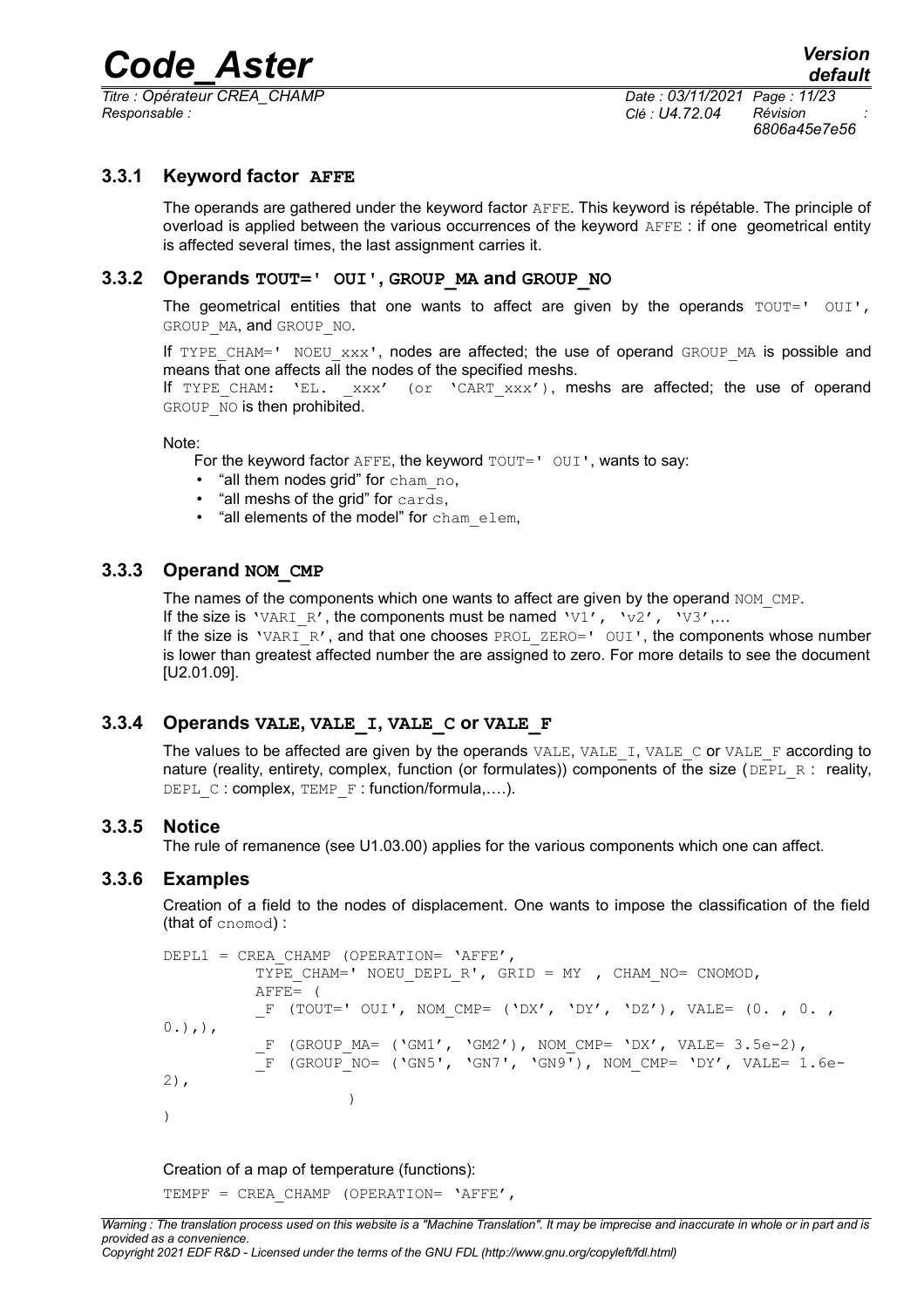*default*

*Responsable : Clé : U4.72.04 Révision :*

<span id="page-11-3"></span>)

*Titre : Opérateur CREA\_CHAMP Date : 03/11/2021 Page : 12/23 6806a45e7e56*

```
TYPE CHAM=' CART TEMP F', GRID = MY,
AFFE= ( F (TOUT=' OUI', NOM CMP= ('TEMP'), VALE F= F1),
      F (GROUP MA= ('GM1', 'GM2'), NOM CMP= ('TEMP'), VALE F= F2),)
```
#### **3.4 Operands for OPERATION = 'ADZE'**

#### **3.4.1 General information**

<span id="page-11-2"></span>This operator "assembles" "pieces of fields" to manufacture new. Each occurrence of the keyword ADZE a piece of field defines. One calls a piece of field, the restriction of an existing field ( $map$  / cham no or cham elem) on a set of geometrical entities (meshs or nodes) and on a set of components.

There is a principle of overload of the occurrences of the keyword ADZE if the pieces recover the ones the others.

Currently, one can manufacture:

- one cham no by assembling pieces of cham no.
- one cham elem by assembling pieces of cham elem and/or of cards.
- one map by assembling pieces of cards and/or of cham elem/ELEM.

The operation 'ADZE'also allows to change the size associated with a field; for example to transform a field of deformation (EPSI\_R) in stress field (SIEF\_R). For that it is necessary to use the keywords NOM\_CMP and NOM\_CMP\_RESU.

The assembly of the pieces of fields can be done by cumulating the pieces (keywords OFFICE PLURALITY and COEF R). That makes it possible to use this order to make linear combinations of CHAM\_NO or of CHAM\_ELEM.

#### **3.4.2 Operands GRID, MODEL**

<span id="page-11-1"></span>Even use that for OPERATION= 'AFFE' [§3.3.1] and [§3.3.2].

#### **3.4.3 Operands for the keyword factor ADZE**

<span id="page-11-0"></span>Each occurrence of the keyword factor ADZE allows to define a piece of field which one assembles in the field result.

#### $3.4.3.1$  Operand CHAM GD = ch1

 $ch1$  is the field (existing) with which one wants to manufacture a piece of field.

#### **3.4.3.2 Operands ALL = ' OUI', GROUP\_MA and GROUP\_NO**

These operands are used to define the geometrical restriction of the field  $ch1$ . If  $ch1$  is one CHAM NO, one can use all these operands. If ch1 is one CHAM ELEM (or one MAP), one cannot use operands GROUP\_NO.

The keyword TOUT=' OUI' wants to say here: "all nodes, meshs or elements which carry components (of the list  $NOM$  CMP) in the field  $ch1$ ".

#### **3.4.3.3 Operands NOM\_CMP and NOM\_CMP\_RESU**

The operand  $NOM$  CMP is used to define the components on which one wants to restrict the field  $\text{ch1}$ . If NOM CMP is absent, one takes all the components of ch1.

The operand NOM CMP RESU is used to re-elect (if it is wished) the components of ch1. If NOM\_CMP\_RESU is provided, NOM\_CMP the being also must and the two lists in correspondence must be of the same length.

Example 1: to transform a field of EPSI\_R in field of VARI\_R CHVARI=CRÉA\_CHAMP (OPERATION=' ASSE', TYPE\_CHAM=' ELGA\_VARI\_R', MODELE=MO, ASSE= F (CHAM GD=CHEPSI, TOUT=' OUI',

*Warning : The translation process used on this website is a "Machine Translation". It may be imprecise and inaccurate in whole or in part and is provided as a convenience.*

```
Copyright 2021 EDF R&D - Licensed under the terms of the GNU FDL (http://www.gnu.org/copyleft/fdl.html)
```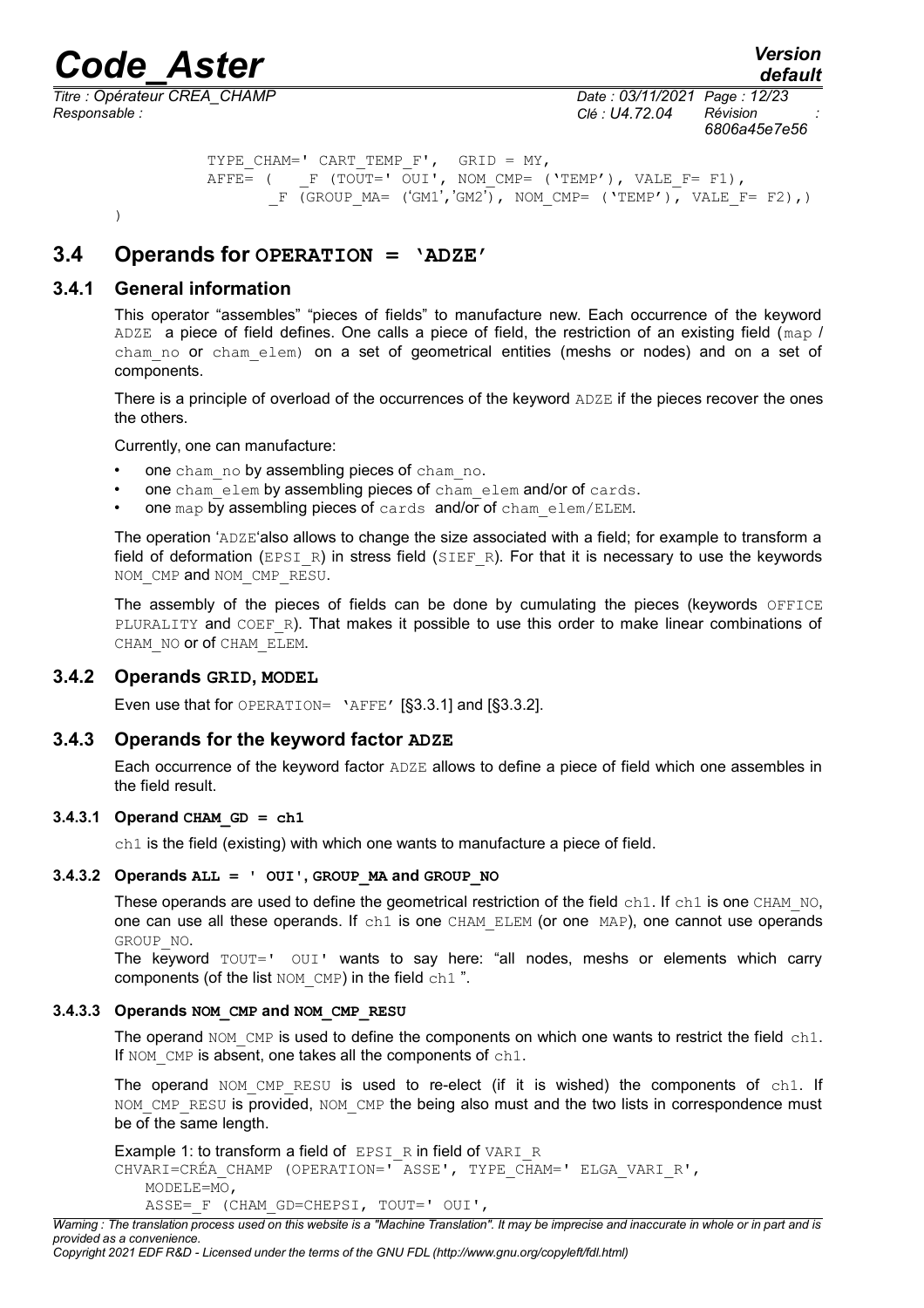*Titre : Opérateur CREA\_CHAMP Date : 03/11/2021 Page : 13/23 Responsable : Clé : U4.72.04 Révision :*

*default 6806a45e7e56*

```
NOM CMP = (YEPXX', YEPYY'),NOM CMP RESU= ('V3', 'V1'), ()
```
Example 2: to permute the cmps SIXX and SIYY of a field of SIEF\_R CHS2=CRÉA CHAMP (OPERATION=' ASSE', TYPE=' NOEU SIEF R',  $MAILLAGE= MY$ , ASSE= F (CHAM GD=CHS1, TOUT=' OUI', NOM CMP =  $($ 'SIXX', 'SIYY'), NOM CMP RESU=  $('SIYY', 'SIXX',), ()$ 

#### **3.4.3.4 Operands OFFICE PLURALITY , COEF\_R and COEF\_C**

The operand CUMUL=' OUI' wants to say that the values of the occurrence concerned will be added with the possible already existing values.

If CUMUL=' NON', the affected value replaces the value possibly already present (CUMUL='  $OUI'$  is invalid for the fields of "text"  $(k8/k16,...)$  of course).

The operand COEF  $R = \text{coeff}$  allows multiplication of the piece of field by the real coefficient coefr before assembling it with the field result.

Example:

```
To manufacture the cham elem : ch3 = 2. * ch1 + 3. * ch2
```

```
CH3= CREA CHAMP (OPERATION= 'ADZE',
          MODEL = MO, TYPE CHAM = ' ELGA EPSIR',
          ADZE = (F ( CHAM GD = CH1, ALL = \overline{V} OUI<sup>T</sup>,
                        CUMUL=' OUI', COEF R = 2.),
                    F ( CHAM GD = CH2, ALL = ' OUI',
   CUMUL=' OUT', COEF R = 3.), )
```
#### **Notice concerning the complex fields**

*The keyword COEF\_C is accepted only if the field result ( CH3 ) and the fields arguments ( CH1 and CH2 ) are all complex. To make a linear combination with complex coefficients of real fields, it is necessary to transform as a preliminary the real fields into complex fields. See OPERATION = 'R2C' .*

#### **3.4.4 Examples**

#### <span id="page-12-0"></span>*Example 1*

To manufacture one cham no of temperature by extracting a field already calculated (in one evol ther) and by redefining it (with 25. degrees) on the group of meshs soudur1.

```
CH1= CREA CHAMP (OPERATION= 'EXTR', TYPE CHAM=' NOEU TEMP R',
         RESULTAT= EVOTH, NOM CHAM= \text{TEMP}', INST = 12.)
CH2= CREA CHAMP (OPERATION = 'AFFE', TYPE CHAM=' NOEU TEMP R',
          GRID =MA,
          AFFE= F (ALL = ' OUI', NOM CMP = ' TEMP', VALE = 25.) )
CH3= CREA CHAMP (OPERATION = 'ADZE',
         GRID = MY, TYPE CHAM = ' NOEU TEMP R',
   ADZE = (F (CHAM GD = CH1, ALL = ' OUI',),
                 F (CHAM GD = CH2, GROUP MA = SOUDUR1),)
)
```
*Example 2:*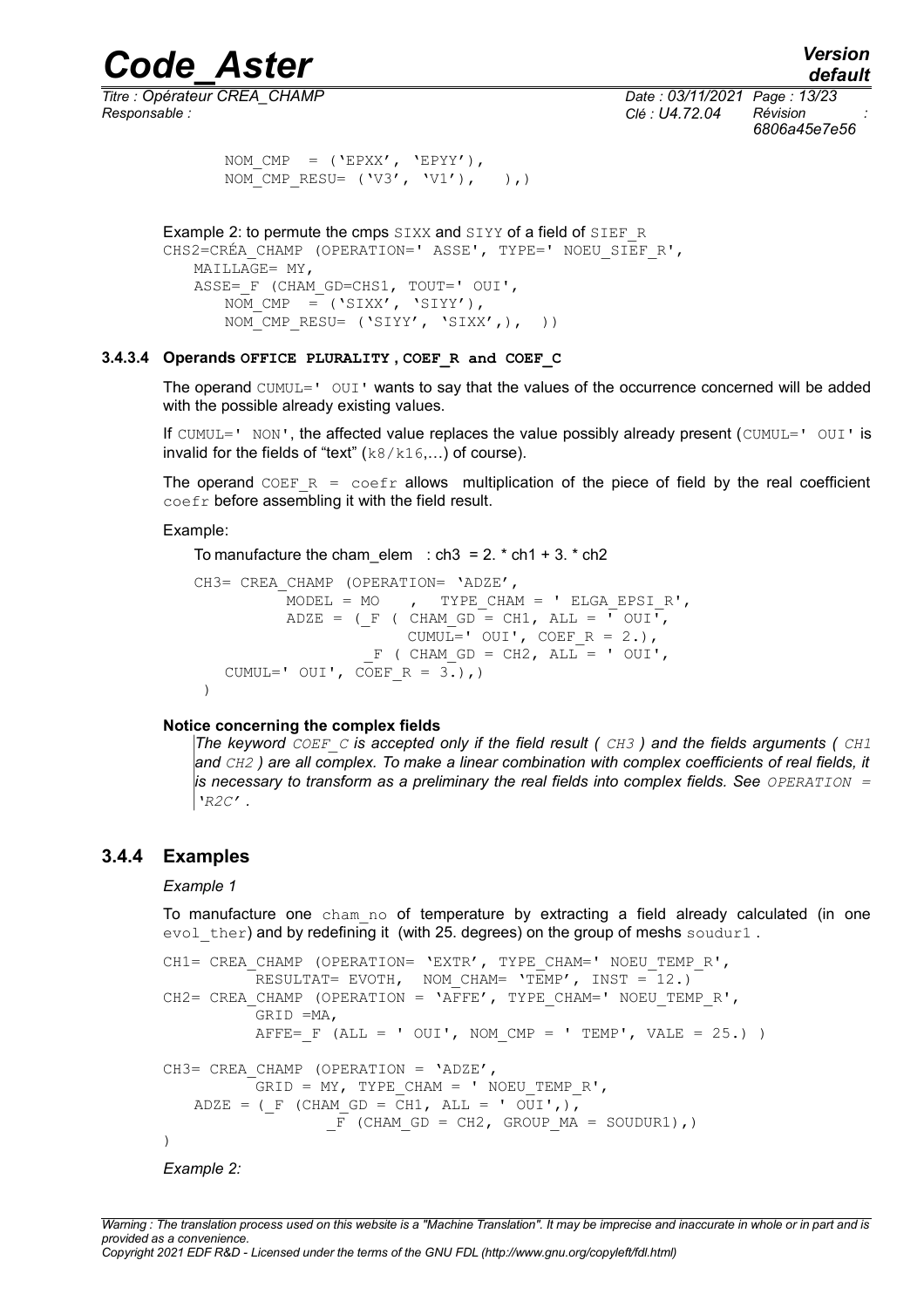*Responsable : Clé : U4.72.04 Révision :*

*Titre : Opérateur CREA\_CHAMP Date : 03/11/2021 Page : 14/23 6806a45e7e56*

*default*

To manufacture one cham elem of VARI\_R (to use it as an initial state for STAT\_NON\_LINE) while recovering internal variables (6 and 8) of a law of behavior to make of them variables 1 and 2 of (new) the law of behavior which will be used in STAT\_NON\_LINE to come.

CH1= CREA CHAMP (OPERATION= 'EXTR', TYPE CHAM=' ELGA VARI R', RESULTAT= STNL, NOM CHAM= 'VARI ELGA', INST =  $4.$ ) CH2= CREA CHAMP (OPERATION= 'ADZE', MODEL = MO  $\,$ , TYPE CHAM = ' ELGA VARI R', ADZE =  $F$  (CHAM GD = CH1, ALL = ' OUI', NOM  $\overline{CMP}$  = ('V6', 'V8'), NOM CMP RESU =  $(V1', V2'),$ )

#### **3.5 Operands for the keyword factor COMB**

<span id="page-13-6"></span>This keyword makes it possible to calculate the linear combination of several cham no having same classification. Unlike the operation 'ADZE', the field result will also contain the coefficients of Lagrange corresponding to the dualisation of the boundary conditions.

Each occurrence of the keyword factor COMB allows to define an element of the linear combination.

#### $3.5.1$  Operand CHAM GD = ch1

<span id="page-13-5"></span>ch1 is the cham no (existing) that one wants to combine linearly.

#### **3.5.2 Operand COEF**  $R = \text{coeff}$

<span id="page-13-4"></span><span id="page-13-3"></span>coefr is the real coefficient applied to ch1 for the combination.

#### **3.5.3 Example**

To calculate  $C = 1.*A - 2.*B$ , one writes:

```
C= CREA CHAMP (OPERATION=' COMB', TYPE CHAM=' NOEU DEPL R',
      COMB= (
          F (CHAM GD=A, COEF R= 1.),
          F (CHAM GD=B, COEF R=-2.),
      ))
```
#### **3.6 Operands for OPERATION = 'EVAL'**

<span id="page-13-2"></span>This operation is used to transform a field of functions into fields of realities by evaluating the functions of the field of functions.

The field of functions is obligatorily a field of the size 'NEUT  $F'$  and the field result will be always a field of 'NEUT R'. This field could be transformed into field of another unspecified size by calling one second time on the order CREA\_CHAMP/OPERATION=' ASSE'.

An example of the use of the operation 'EVAL' is given in the document [U2.01.09] "analytical Definition of a stress field…"

#### **3.6.1 Operand CHAM\_F= chf**

<span id="page-13-1"></span><span id="page-13-0"></span>chf is the name of the field of functions to be evaluated (CHAM\_NO, MAP or CHAM\_ELEM).

#### **3.6.2 Operand CHAM\_PARA= will l\_chpara**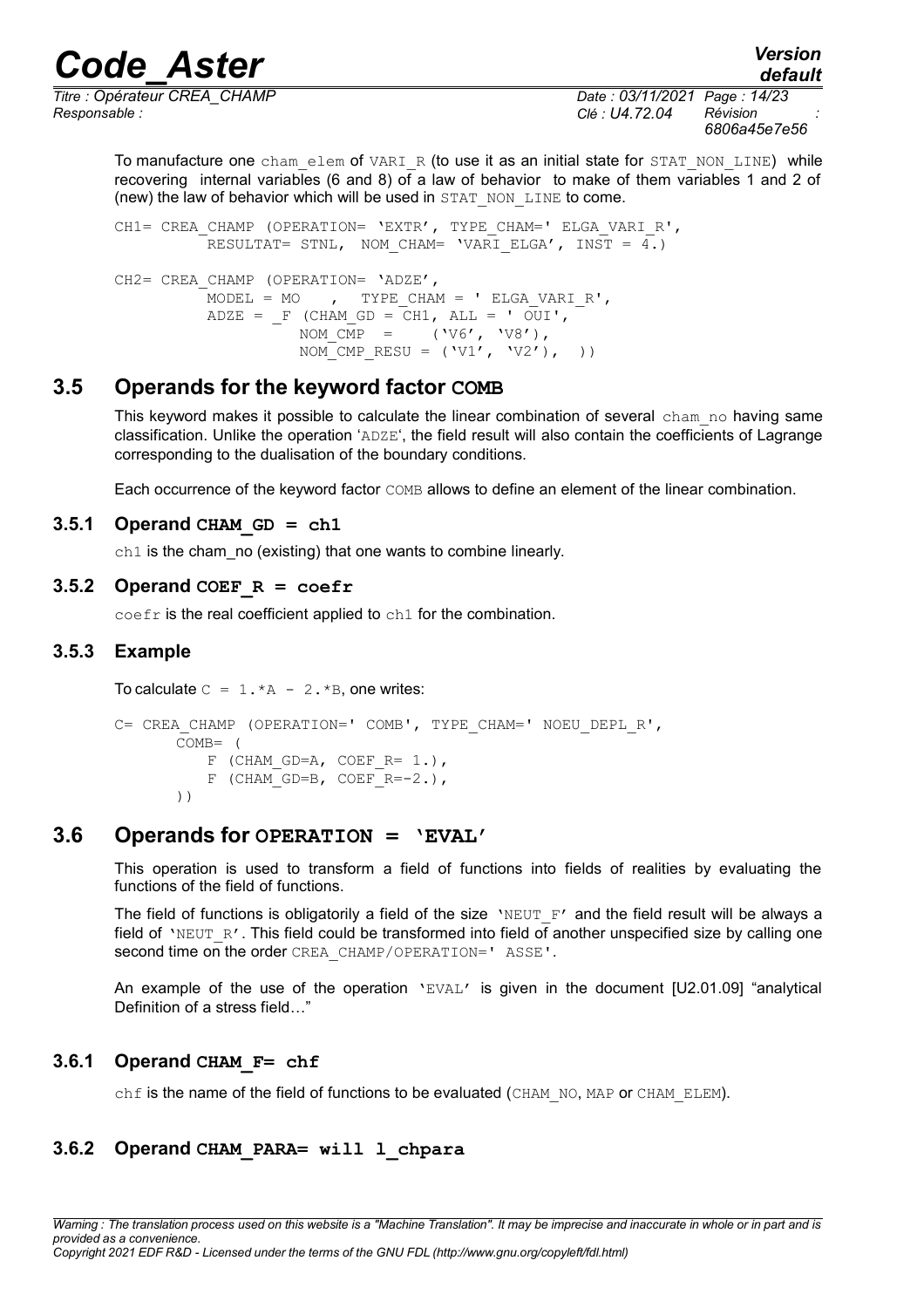*Titre : Opérateur CREA\_CHAMP Date : 03/11/2021 Page : 15/23 Responsable : Clé : U4.72.04 Révision :*

*6806a45e7e56*

*default*

will 1 chpara is the list of the fields "parameters" for the evaluation of the functions. All fields of will  $\Gamma$  chpara must be discretized in the same way that chf. For example, if chf is one CHAM\_ELEM/ELGA, it is necessary that all the fields of will  $\,$  1 chpara are also CHAM\_ELEM/ELGA.

It is necessary that the list of the fields parameters is sufficient to allow the evaluation of all the functions referred in chf and it is necessary also that no component of a field parameter is present in another field parameter of the list.

Note: Thus for the fields by elements, it is not for example not possible to provide two fields of size NEUT even if it is not the same components which must be taken into account on the two fields because each field has the X1 components in X30.

#### <span id="page-14-0"></span>**3.6.3 Examples**

#### **3.6.3.1 Example 1**

One wants to create one cham elem (SIEF R) at the points of Gauss whose components are analytical functions of the geometry and time. For this example, it is supposed that one already manufactured two fields at the points of Gauss CHGEOMG : field of geometry and CHINSTG : field of moments.

```
RHO=1000.
G=10.
KP=3SIZZ = FORMULA (NOM PARA = 'Z', VALE = 'RHO*G*Z')
SIXX = FORMULA (NOM_PARA = (YZ', Y'INST'), VALE = YKP*SIZZ (Z) +3.*INST')# Assignment of the functions:
# -----------------------------------------------
SIG1=CRÉA CHAMP (OPERATION=' AFFE', TYPE CHAM=' ELGA NEUT F',
      MODELE=MO, PROL_ZERO=' OUI',
     AFFE= F (TOUT='\overline{O}OUI', NOM CMP= ('X1', 'X2'),
                        VALE F = (YSIXX', YSIZZ'))# Evaluation of the functions:
# -----------------------------------------------
SIG2= CREA CHAMP (OPERATION=' EVAL', TYPE CHAM=' ELGA NEUT R',
      MODELE=MO, CHAM F=SIG1, CHAM PARA= (CHGEOMG, CHINSTG) )
 # transformation of the field of NEUT R into SIEF R:
 # -----------------------------------------------
SIG3=CRÉA_CHAMP (OPERATION=' ASSE', TYPE_CHAM=' ELGA_SIEF_R',
       MODELE=MO, PROL_ZERO=' OUI',
       ASSE=_F (TOUT=' OUI', CHAM_GD=SIG2,
             NOM CMP= ('X1' , 'X2'),
              NOM_CMP_RESU= ('SIXX', 'SIZZ'),
            ))
```
#### **3.6.3.2 Example 2**

One wants to calculate a field of temperature to the nodes ( *CH3* ) containing the product of 2 other fields to the nodes of temperature ( *CH1* and *CH2* )

```
# 1) transformation of cham no/TEMP R (CH1 and CH2) into one cham no/NEUT R:
# --------------------------------------------------------------------
CHN=CRÉA_CHAMP (OPERATION=' ASSE', TYPE_CHAM=' NOEU_NEUT_R', MAILLAGE=MA,
           ASSE=(F (ALL = 'YES', CHAM \overline{G}D = CH1,
                     NOM CMP = ('TEMP',), NOM CMP RESU = ('X1',)),
```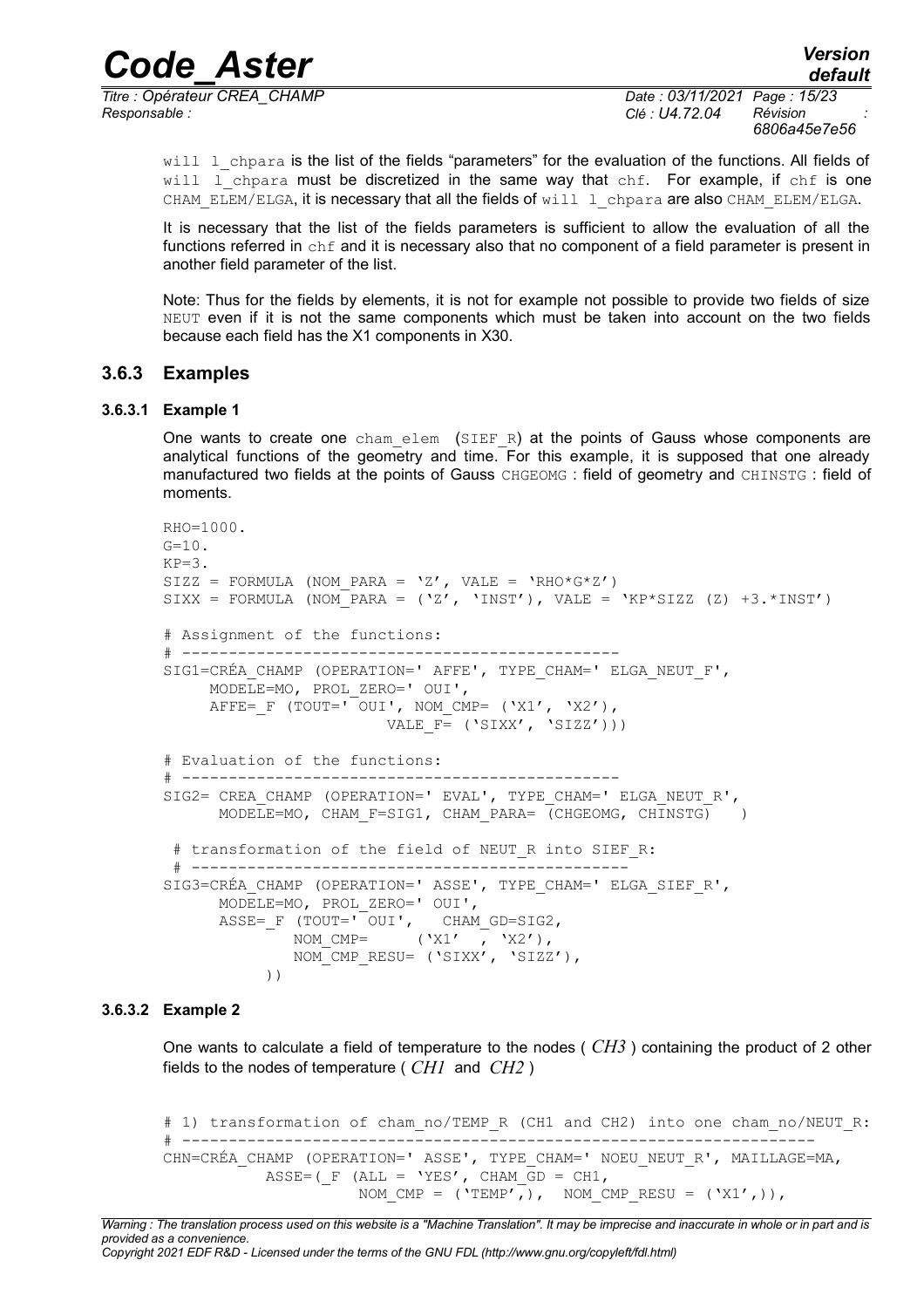#### *Code\_Aster Version default Titre : Opérateur CREA\_CHAMP Date : 03/11/2021 Page : 16/23 Responsable : Clé : U4.72.04 Révision : 6806a45e7e56*  $F$  (ALL = 'YES', CHAM GD = CH2, NOM CMP =  $('TEMP',),$  NOM CMP RESU =  $('X2',),),$ ) # 2) multiplication CH3N = CHN/X1 \* CHN/X2 : # ---------------------------------------- FMULT = FORMULA (NOM PARA = ('X1', 'X2'), VALE = 'X1\*X2') CHFMU=CRÉA CHAMP (OPERATION=' AFFE', TYPE CHAM=' NOEU NEUT F', MAILLAGE=MA, AFFE= F (ALL = 'YES', NOM CMP = 'X3<sup>7</sup>, VALE F = FMULT)) # One chose the X3 component here, but one could choose any component of X1 with X30. CH3N=CRÉA CHAMP (OPERATION=' EVAL', TYPE CHAM=' NOEU NEUT R', CHAM F=CHFMU, CHAM PARA= (CHN)) # 3) transformation of cham no/NEUT R (CH3N) into cham no/TEMP R: # -------------------------------------------------------------------- CH3=CRÉA CHAMP (OPERATION=' ASSE', TYPE CHAM=' NOEU TEMP R', MAILLAGE=MA,

### **3.7 Operands for OPERATION = 'DISC'**

ASSE= F (ALL = 'YES', CHAM  $\overline{GD}$  = CH3N,

<span id="page-15-0"></span>This operation is used to modify the "discretization" of an existing field. For example, to transform a field with the nodes into fields at the points of Gauss.

NOM CMP =  $('X3',),$  NOM CMP RESU =  $('TEMP',)),$ 

The two fields (given and result) are associated with the same size. There exists an exception: the case of the operation DISC who allows to transform one cham no VAR2 R (or one carte VAR2 R) in cham elem VARI R (to see for example the test hplp100b).

The discretization wanted by the user for his field result is indicated by the keyword TYPE\_CHAM.

Only the following cases are currently treated by the order:

| MAP            | $-$ > CHAM ELEM/ELNO |
|----------------|----------------------|
| MAP            | $-$ > CHAM ELEM/ELGA |
| MAP            | $-$ > CHAM ELEM/ELEM |
| MAP            | $-$ > CHAM NO        |
| CHAM NO        | $-$ > CHAM ELEM/ELNO |
| CHAM NO        | $-$ > CHAM ELEM/ELGA |
| CHAM NO        | $-$ > CHAM ELEM/ELEM |
| CHAM ELEM/ELNO | - > CHAM NO          |
| CHAM ELEM/ELGA | $-$ > CHAM ELEM/ELNO |
| CHAM ELEM/ELGA | $-$ > CHAM NO        |
| CHAM ELEM/ELEM | $-$ > CHAM ELEM/ELGA |
| CHAM ELEM/ELEM | $-$ > CHAM ELEM/ELNO |

The ingredients of the treatments are:

 $MAP/ELEM - > ELXX$ :

The value (single) carried by a mesh is recopied on all the points of the mesh.

 $NOEU - > ELXX$ :

• the passage of the values of the nodes at the internal points of the mesh is done by using the functions of form of the finite elements of the model.

 $ELGA - > ELNO$ :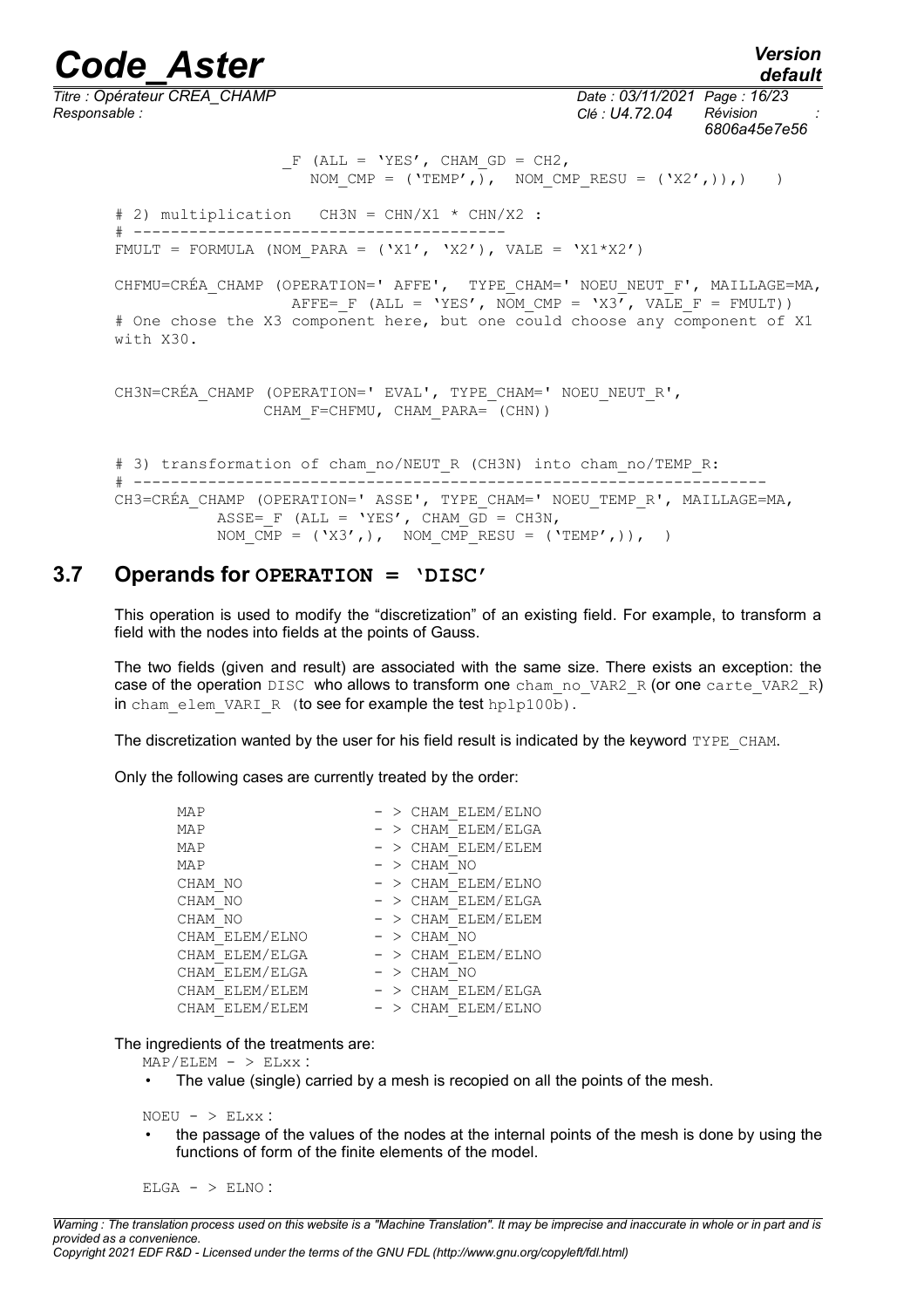

*Titre : Opérateur CREA\_CHAMP Date : 03/11/2021 Page : 17/23 Responsable : Clé : U4.72.04 Révision :*

*6806a45e7e56*

• the passage of the values of the internal points to the nodes of the mesh is done by using the matrix of extrapolation Gauss- >Nœuds.

 $ELNO - > NOEU$ :

• the passage to the values of the nodes of the grid is done by arithmetic mean of the values carried by the nodes of elements convergent.

#### **3.7.1 Operand CHAM\_GD= ch1**

<span id="page-16-3"></span><span id="page-16-2"></span>ch1 is the field which one wants to modify the "discretization".

#### **3.7.2 keyword MODEL**

<span id="page-16-1"></span>Even use that for OPERATION =  $'$ AFFE' [3.3.2]

#### **3.7.3 Example**

# CHXG = FIELD OF GEOMETRY AT THE POINTS OF GAUSS: # --------------------------------------------------------- CHXN =CRÉA\_CHAMP (OPERATION=' EXTR', TYPE\_CHAM=' NOEU\_GEOM\_R', NOM\_CHAM=' GEOMETRIE', MAILLAGE=MA) CHXG= CREA CHAMP (OPERATION=' DISC', TYPE CHAM=' ELGA GEOM R',  $MODELE=MO$ , CHAM GD= CHXN )

#### **3.8 Operands for OPERATION = 'NORMAL'**

<span id="page-16-0"></span>This operation is used to calculate the "normal" vectors with the facets of a model. The user must indicate with the keywords MODEL, and GROUP MA the name of the model concerned as well as the "facets" of which it wishes to calculate the normals. The "facets" can be elements of "skin" of a grid 3D or elements of plate/hull.

For the grids 2D, the "facets" are linear elements.

The produced field is one cham no (size GEOM R) whose components are named  $X$ ,  $Y$ ,  $Z$ . The normal carried by a node is obtained by realising the normals of the facets concourrant in this node. The "normal" vector is length 1.

#### **3.9 Operands for OPERATION = 'EXTR'**

<span id="page-16-4"></span>This operation is in general used to extract a field from a SD as type resultat sdaster.

There are 5 additional possibilities:

- one can extract the field from geometry of the nodes of a grid. The keywords should then be used: GRID =  $my$ , NOM CHAM = 'GEOMETRY' and TYPE CHAM = 'NOEU GEOM R'.
- one can extract the curvilinear field of X-coordinate from a grid. The keywords should then be used: GRID =  $my$ , NOM\_CHAM = 'ABSC\_CURV' and TYPE\_CHAM = 'CART\_ABSC\_R'.
- one can create a field by extracting from a table the values corresponding to parameters of pre-established names: MESH, NODE, NOT, SOUS POINT, names of the components.
- one can extract the "level set" associated with one crack XFEM. The keywords should then be used:

|  | $\mathtt{CRACK}$ = fiss xfem, NOM CHAM = $/$ 'LTNO' $/$ 'LNNO' |  |                    |  |                       |
|--|----------------------------------------------------------------|--|--------------------|--|-----------------------|
|  |                                                                |  |                    |  | / 'GRLTNO' / 'GRLNNO' |
|  |                                                                |  | / 'STNO' / 'STNOR' |  |                       |
|  |                                                                |  | / 'BASLOC'         |  |                       |

and TYPE CHAM = 'NOEU NEUT R' except 'STNO' for which it will be 'NOEU NEUT I'

'LTNO' level set tangent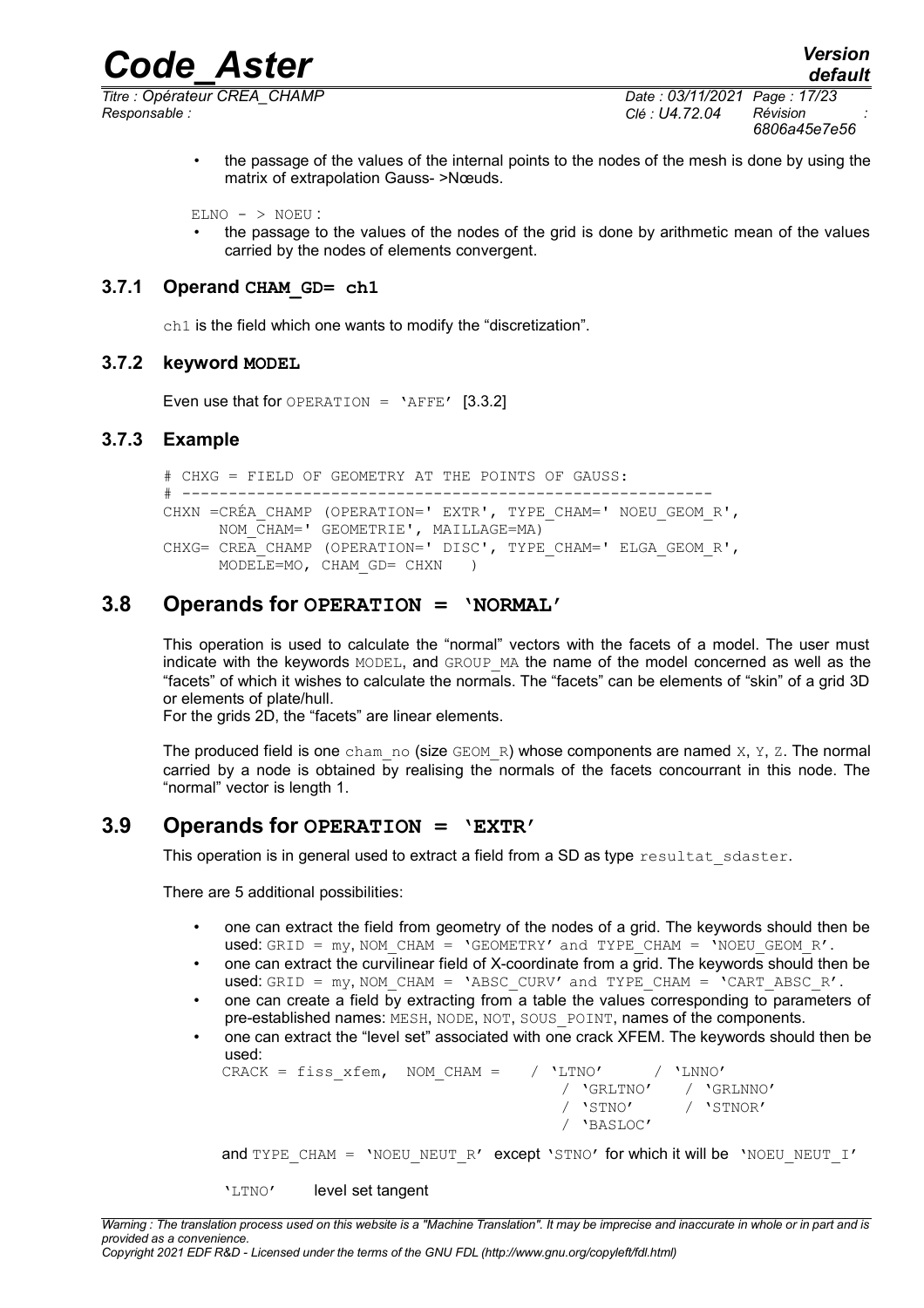*Titre : Opérateur CREA\_CHAMP Date : 03/11/2021 Page : 18/23 Responsable : Clé : U4.72.04 Révision :*

*default 6806a45e7e56*

| 'LNNO'   | level set normal                                                               |
|----------|--------------------------------------------------------------------------------|
| 'GRLTNO' | gradient of the level set tangent                                              |
| 'GRLNNO' | gradient of the level set normal                                               |
| 'STNO'   | statute from the nodes, 1 whole value                                          |
| 'STNOR'  | statute from the nodes, 1 actual value                                         |
| 'BASLOC' | base local in bottom of crack, with 6/9 actual values, 2/3 coordinates for the |
|          | point and 2/3 coordinates for each vector of the local base in 2D/3D           |

• one can extract the various fields contained in the structures of data cara elem and char meca. This functionality is rather reserved for the developers. It makes it possible for example to test the contents of these structures of data.

#### Example:

```
CACOQU=CRÉA_CHAMP ( TYPE_CHAM=' CART_CACOQU', OPERATION=' EXTR', 
                       CARA_ELEM=CARA, NOM_CHAM='.CARCOQUE',)
```

| concept   | NOM CHAM                    | size     | Type of the<br>field |
|-----------|-----------------------------|----------|----------------------|
| cara elem | '.CAFIBR'                   | CAFI R   | cham elem            |
| cara elem | '.CANBSP'                   | NBSP I   | cham elem            |
| cara elem | '.CARARCPO'                 | CAARPO   | map                  |
| cara elem | '.CARCABLE'                 | CACABL   | map                  |
| cara elem | '.CARCOQUE'                 | CACOQU   | map                  |
| cara elem | '.CARDINFO'                 | CINFDI   | map                  |
| cara elem | '.CARDISCA'                 | CADISA   | map                  |
| cara elem | '.CARDISCK'                 | CADISK   | map                  |
| cara elem | '.CARDISCM'                 | CADISM   | map                  |
| cara elem | '.CARDNSCA'                 | CADISA   | map                  |
| cara elem | '.CARDNSCK'                 | CADISK   | map                  |
| cara elem | '.CARDNSCM'                 | CADISM   | map                  |
| cara elem | '.CARGENBA'                 | CAGNBA   | map                  |
| cara elem | '.CARGENPO'                 | CAGNPO   | map                  |
| cara elem | '.CARGEOPO'                 | CAGEPO   | map                  |
| cara elem | '.CARMASSI'                 | CAMASS   | map                  |
| cara elem | '.CARORIEN'                 | CAORIE   | map                  |
| cara elem | '.CARPOUFL'                 | CAPOUF   | map                  |
|           |                             |          |                      |
| char meca | '.CVENTCXF'                 | VENTCX F | map                  |
| char meca | '.CHME.EPSIN'               | EPSI R   | map                  |
| char meca | '.CHME.F1D1D'               | FORC R   | map                  |
| char meca | '.CHME.F1D2D'               | FORC R   | map                  |
| char meca | $'.$ CHME.F $1$ D $3$ D $'$ | FORC R   | map                  |
| char meca | '.CHME.F2D2D'               | FORC R   | map                  |
| char meca | '.CHME.F2D3D'               | FORC R   | map                  |

The various fields which one can extract are given in the table below.

*Copyright 2021 EDF R&D - Licensed under the terms of the GNU FDL (http://www.gnu.org/copyleft/fdl.html)*

*Warning : The translation process used on this website is a "Machine Translation". It may be imprecise and inaccurate in whole or in part and is provided as a convenience.*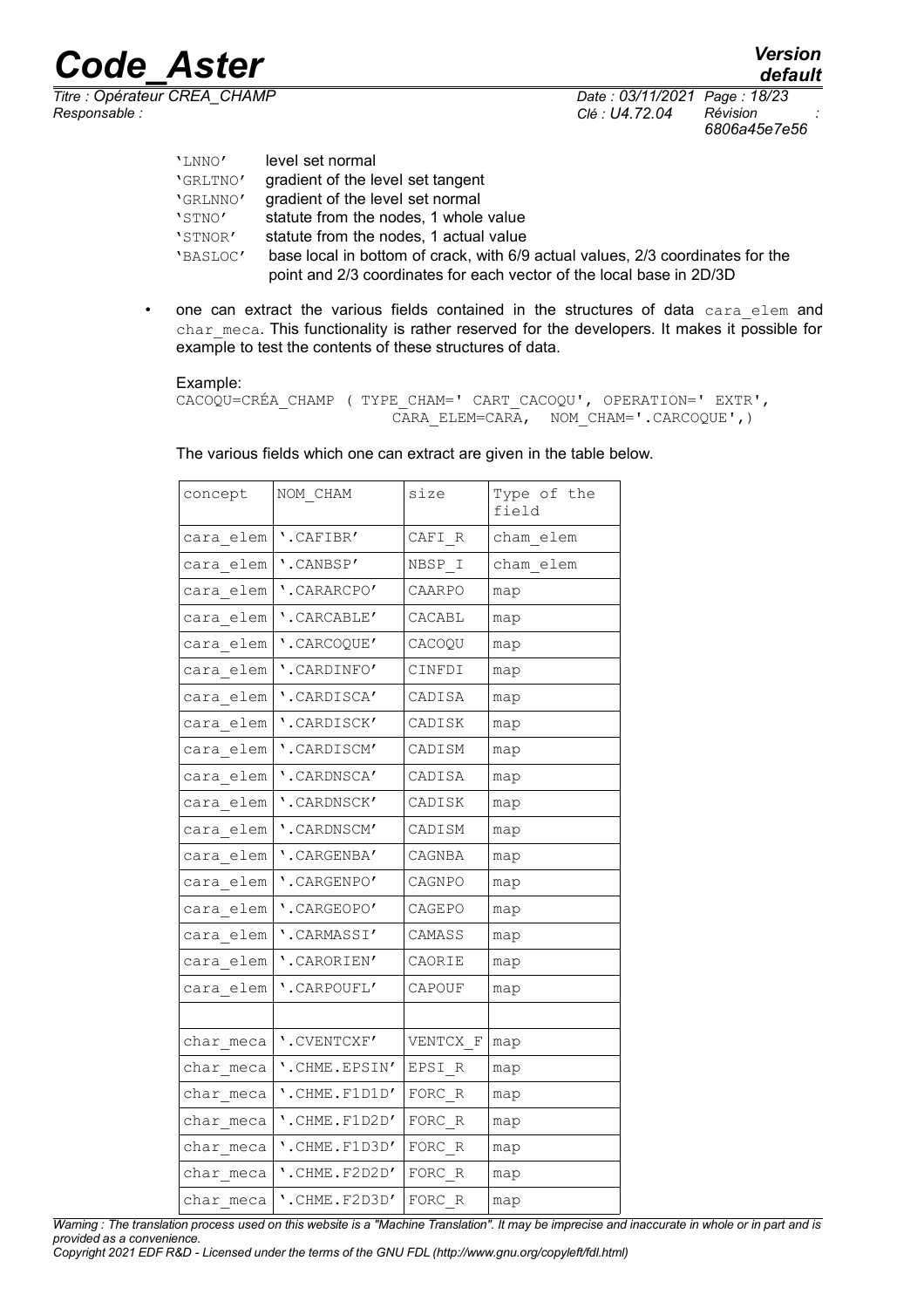*Titre : Opérateur CREA\_CHAMP<br>Responsable :* 

|                  | defau |
|------------------|-------|
| 2021 Page: 19/23 |       |

*Responsable : Clé : U4.72.04 Révision : 6806a45e7e56*

| char meca | $'.$ CHME.F3D3D'    | FORC R            | map |
|-----------|---------------------|-------------------|-----|
| char meca | '.CHME.FCO2D'       | FORC R            | map |
| char meca | '.CHME.FCO3D'       | $\texttt{FORC}_R$ | map |
| char meca | '.CHME.FELEC'       | FELECR            | map |
| char meca | $'.$ CHME.FL $101'$ | FLAPLA            | map |
| char meca | '. CHME. FL102'     | FLAPLA            | map |
| char meca | '.CHME.FLUX'        | FTHM R            | map |
| char meca | '.CHME.FORNO'       | FORC R            | map |
| char meca | '.CHME.IMPE'        | IMPE R            | map |
| char meca | '.CHME.ONDE'        | ONDE R            | map |
| char meca | '.CHME.ONDPL'       | NEUT R            | map |
| char meca | '.CHME.ONDPR'       | NEUT R            | map |
| char meca | '.CHME.PESAN'       | PESA R            | map |
| char meca | '.CHME.PRESS'       | PRES R            | map |
| char meca | '.CHME.ROTAT'       | ROTA R            | map |
| char meca | '.CHME.SIGIN'       | SIEF R            | map |
| char meca | '.CHME.SIINT'       | NEUT K8           | map |
| char meca | '.CHME.VNOR'        | SOUR R            | map |
|           |                     |                   |     |

#### **3.9.1 Typing of the field result, keyword TYPE\_CHAM**

<span id="page-18-0"></span>The keyword TYPE\_CHAM (obligatory) [§3.2] must be well informed. Put except for the case of the extraction in a SD of the type DYNA HARMO, the keyword TYPE CHAM results from the reference symbol of the extracted field (NOM CHAM). The table below gives the correspondence between these two keywords.

| NOM CHAM      | TYPE CHAM     | NOM CHAM        | TYPE CHAM     |
|---------------|---------------|-----------------|---------------|
| 'ACCE'        | 'NOEU DEPL R' | 'ETOT ELEM'     | 'ELEM ENER R' |
| 'ACCE ABSOLU' | 'NOEU DEPL R' | 'ETOT ELGA'     | 'ELGA ENER R' |
| 'COHE ELEM'   | 'ELEM NEUT R' | 'ETOT ELNO'     | 'ELGA ENER R' |
| 'BEHAVIOR'    | 'CART COMPOR' | 'REINFORCEMENT' | 'ELEM FER2 R' |
| 'COMPORTHER'  | 'CART COMPOR' | 'FLHN ELGA'     | 'ELGA FLHN R' |
| 'DEGE ELGA'   | 'ELGA EPSI R' | 'FLUX ELGA'     | 'ELGA FLUX R' |
| 'DEGE ELNO'   | 'ELNO EPSI R' | 'FLUX ELNO'     | 'ELNO FLUX R' |
| 'DEGE NOEU'   | 'NOEU EPSI R' | 'FLUX NOEU'     | 'NOEU FLUX R' |
| 'DEPL'        | 'NOEU DEPL R' | 'FORC AMOR'     | 'NOEU DEPL R' |
| 'DEPL ABSOLU' | 'NOEU DEPL R' | 'FORC EXTE'     | 'NOEU DEPL R' |
| 'DEPL VIBR'   | 'NOEU DEPL R' | 'FORC LIAI'     | 'NOEU DEPL R' |
| 'DERA ELGA'   | 'ELGA DERA R' | 'FORC NODA'     | 'NOEU DEPL R' |
| 'DERA ELNO'   | 'ELNO DERA R' | 'GEOMETRY'      | 'NOEU GEOM R' |
| 'DERA NOEU'   | 'NOEU DERA R' | 'HYDR ELNO'     | 'ELNO HYDR R' |
| 'DISS ELEM'   | 'ELEM DISS R' | 'HYDR NOEU'     | 'NOEU HYDR R' |
| 'DISS ELGA'   | 'ELGA DISS R' | 'INDC ELEM'     | 'ELEM NEUT I' |
| 'DISS ELNO'   | 'ELNO DISS R' | 'INDL ELGA'     | 'ELGA INDL R' |
| 'DISS NOEU'   | 'NOEU DISS R' | 'INTE ELNO'     | 'ELNO INTE R' |
| 'DIVU'        | 'NOEU EPSI R' | 'INTE NOEU'     | 'NOEU INTE R' |
| 'DURT ELNO'   | 'ELNO DURT R' | 'IRRA'          | 'NOEU IRRA R' |
| 'DURT NOEU'   | 'NOEU DURT R  | 'META ELNO'     | 'ELNO VARI R' |
| 'ECIN ELEM'   | 'ELEM ENER R' | 'META NOEU'     | 'NOEU VARI R' |
| 'EFGE ELGA'   | 'ELGA SIEF R' | 'MODE FLAMB'    | 'NOEU DEPL R' |
| 'EFGE ELNO'   | 'ELNO SIEF R' | 'MODE STAB'     | 'NOEU DEPL R' |

*Warning : The translation process used on this website is a "Machine Translation". It may be imprecise and inaccurate in whole or in part and is provided as a convenience.*

*Copyright 2021 EDF R&D - Licensed under the terms of the GNU FDL (http://www.gnu.org/copyleft/fdl.html)*

### *default*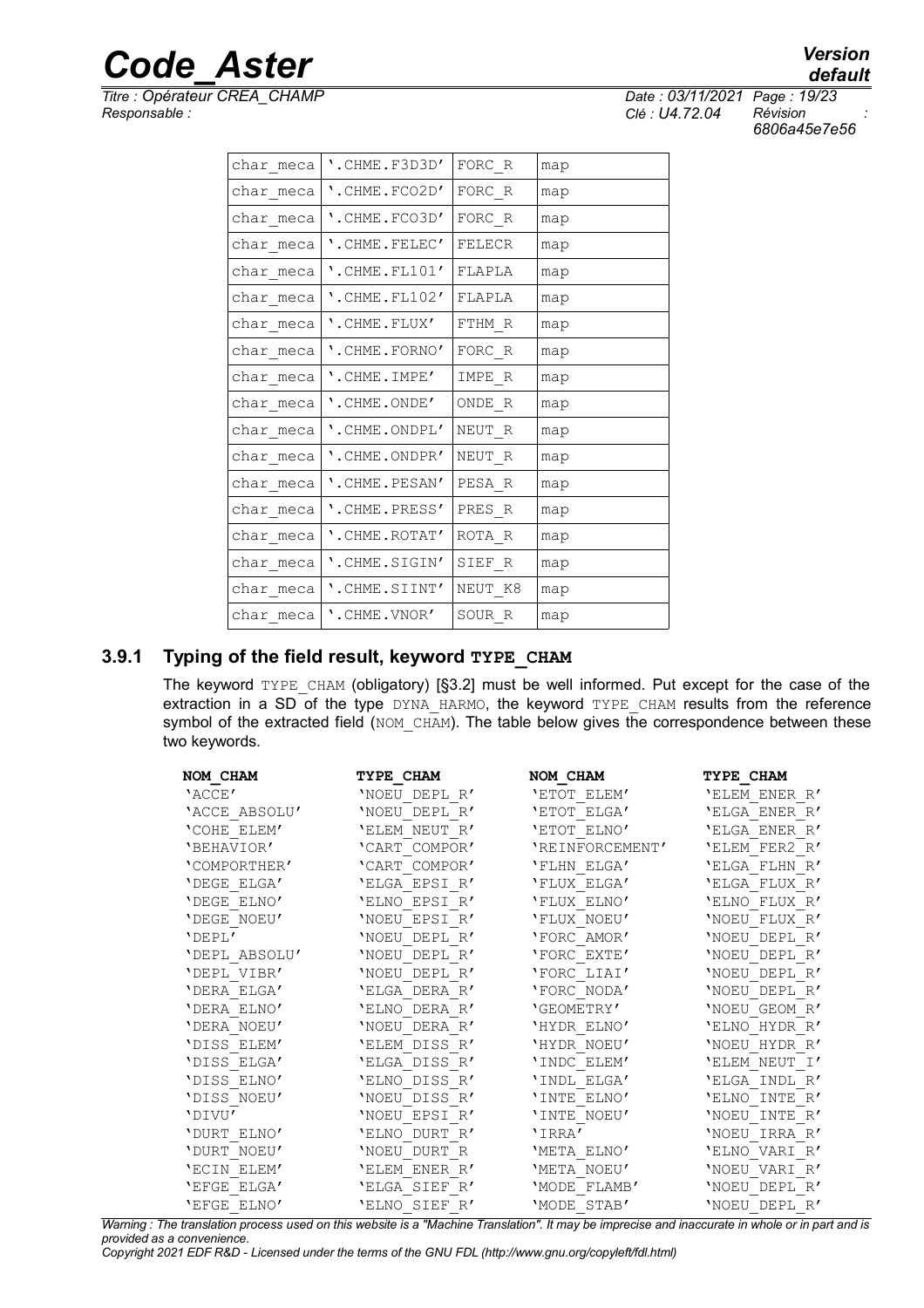*Titre : Opérateur CREA\_CHAMP Date : 03/11/2021 Page : 20/23 Responsable : Clé : U4.72.04 Révision :*

| 'ENDO ELGA' | 'ELGA SIEF R' | 'PDIL ELGA'   | 'ELGA PDIL R'    |
|-------------|---------------|---------------|------------------|
| 'ENDO ELNO' | 'NOEU SIEF R' | 'PRAC ELNO'   | 'ELNO PRAC R'    |
| 'ENDO NOEU' | 'ELNO SIEF R' | 'PRAC NOEU'   | 'NOEU PRAC R'    |
| 'ENEL ELEM' | 'ELEM ENER R' | 'CLOSE'       | 'NOEU PRES C'    |
| 'ENEL ELGA' | 'ELGA ENER R' | 'PRME ELNO'   | 'ELNO PRME R'    |
| 'ENEL ELNO' | 'ELNO ENER R' | 'PTOT'        | 'NOEU DEPL R'    |
| 'ENEL NOEU' | 'NOEU ENER R' | 'QIRE ELEM'   | 'ELEM ERRE R'    |
| 'EPEQ ELGA' | 'ELGA EPSI R' | 'QIRE ELNO'   | 'ELNO ERRE R'    |
| 'EPEQ ELNO' | 'ELNO EPSI R' | 'QIRE NOEU'   | 'NOEU ERRE R'    |
| 'EPEQ NOEU' | 'NOEU EPSI R' | 'QIZ1 ELEM'   | 'ELEM ERRE R'    |
| 'EPFD ELGA' | 'ELGA EPSI R' | 'QIZ2 ELEM'   | 'ELEM ERRE R'    |
| 'EPFD ELNO' | 'ELNO EPSI R' | 'REAC NODA'   | 'NOEU DEPL R'    |
| 'EPFD NOEU' | 'NOEU EPSI R' | 'SECO ELEM'   | 'ELEM NEUT R'    |
| 'EPFP ELGA' | 'ELGA EPSI R' | 'SIEF ELGA'   | 'ELGA SIEF R'    |
| 'EPFP ELNO' | 'ELNO EPSI R' | 'SIEF ELNO'   | 'ELNO SIEF R'    |
| 'EPFP NOEU' | 'NOEU EPSI R' | 'SIEF NOEU'   | 'NOEU SIEF R'    |
| 'EPME ELGA' | 'ELGA EPSI R' | 'SIEQ ELGA'   | 'ELGA SIEF R'    |
| 'EPME ELNO' | 'ELNO EPSI R' | 'SIEQ ELNO'   | 'ELNO SIEF R'    |
| 'EPMG ELGA' | 'ELGA EPSI R' | 'SIEQ NOEU'   | 'NOEU SIEF R'    |
| 'EPMG ELNO' | 'ELNO EPSI R' | 'SIGM ELGA'   | 'ELGA SIEF R'    |
| 'EPMG NOEU' | 'NOEU EPSI R' | 'SIGM ELNO'   | 'ELNO SIEF R'    |
| 'EPMQ ELGA' | 'ELGA EPSI R' | 'SIGM NOEU'   | 'NOEU SIEF R'    |
| 'EPMQ ELNO' | 'ELNO EPSI R' | 'SING ELEM'   | 'ELEM SING R'    |
| 'EPMQ NOEU' | 'NOEU EPSI R' | 'SING ELNO'   | 'ELNO SING R'    |
| 'EPOT ELEM' | 'ELEM ENER R' | 'SIPM ELNO'   | 'ELNO SIEF R'    |
| 'EPSA ELNO' | 'ELNO EPSI R' | 'SIPO ELNO'   | 'ELNO SIEF R'    |
| 'EPSA NOEU' | 'NOEU EPSI R' | 'SIPO NOEU'   | 'NOEU SIEF R'    |
| 'EPSG ELGA' | 'ELGA EPSI R' | 'SIRO ELEM'   | 'ELEM SIEF R'    |
| 'EPSG ELNO' | 'ELNO EPSI R' | 'SISE ELNO'   | 'ELNO SIEF R'    |
| 'EPSG NOEU' | 'NOEU EPSI R' | 'SIZ1 NOEU'   | 'NOEU SIEF R'    |
| 'EPSI ELGA' | 'ELGA EPSI R' | 'SIZ2 NOEU'   | 'NOEU SIEF R'    |
| 'EPSI ELNO' | 'ELNO EPSI R' | 'SOUR ELGA'   | 'ELGA SOUR R'    |
| 'EPSI NOEU' | 'NOEU EPSI R' | 'STRX ELGA'   | 'ELGA STRX R'    |
| 'EPSP ELGA' | 'ELGA EPSI R' | 'TEMP'        | 'NOEU TEMP R'    |
| 'EPSP ELNO' | 'ELNO EPSI R' | 'THETA'       | 'NOEU DEPL R'    |
| 'EPSP NOEU' | 'NOEU EPSI R' | 'UTXX ELGA'   | See remark below |
| 'EPVC ELGA' | 'ELGA EPSI R' | 'UTXX ELNO'   | See remark below |
| 'EPVC ELNO' | 'ELNO EPSI R' | 'UTXX NOEU'   | See remark below |
| 'EPVC NOEU' | 'NOEU EPSI R' | 'VAEX ELGA'   | 'ELGA NEUT R'    |
| 'ERME ELEM' | 'ELEM ERRE R' | 'VAEX ELNO'   | 'ELNO NEUT R'    |
| 'ERME ELNO' | 'ELNO ERRE R' | 'VAEX NOEU'   | 'NOEU NEUT R'    |
| 'ERME NOEU' | 'NOEU ERRE R' | 'CONT NOEU'   | 'NOEU INFC R'    |
| 'ERTH ELEM' | 'ELEM ERRE R' | 'VARC ELGA'   | 'ELGA VARC R'    |
| 'ERTH ELNO' | 'ELNO ERRE R' | 'VARI ELGA'   | 'ELGA VARI R'    |
| 'ERTH NOEU' | 'NOEU ERRE R' | 'VARI ELNO'   | 'ELNO VARI R'    |
| 'ERZ1 ELEM' | 'ELEM ERRE R' | 'VARI NOEU'   | 'NOEU VAR2 R'    |
| 'ERZ2 ELEM' | 'ELEM ERRE R' | 'QUICKLY'     | 'NOEU DEPL R'    |
| 'ETHE ELEM' | 'ELEM ENER R' | 'VITE ABSOLU' | 'NOEU DEPL R'    |

'EFGE\_NOEU' 'NOEU\_SIEF\_R' 'NEUT' 'NOEU\_NEUT\_R'

#### Note:

- Fields named "users" UT01 ELGA,..., UT19\_ELNO can be associated with different sizes according to the context. To know the name of the size, one can look at the table written in the file .mess at the end of the execution associated with the structure of data result.
- For DYNA HARMO, NOM CHAM can take three values: 'DEPL', 'QUICKLY' and 'ACCE'. In the three cases, the type of the field result is one CHAM\_NO/DEPL\_C and it is thus necessary to inform: TYPE\_CHAM='NOEU\_DEPL\_C'.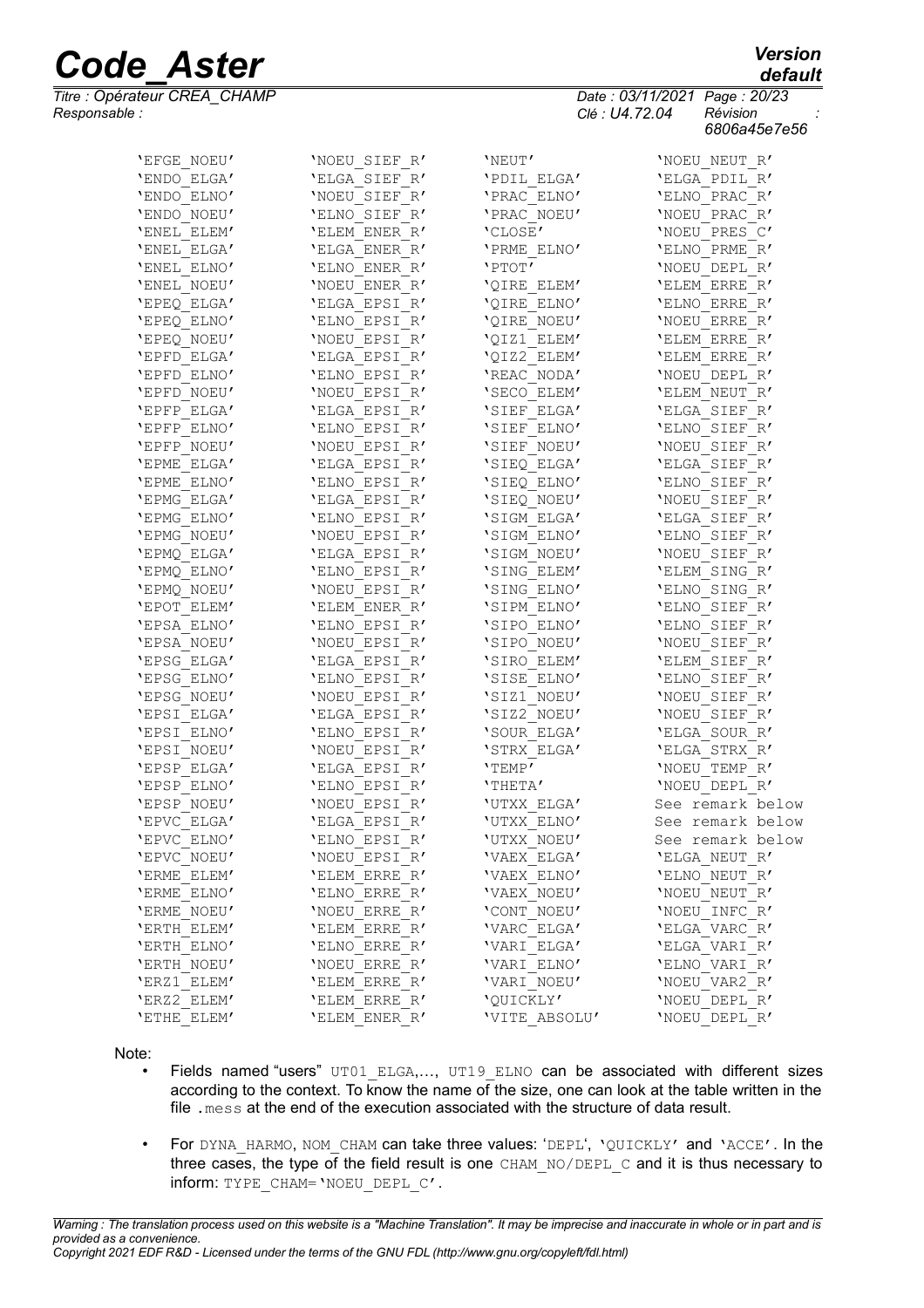*Titre : Opérateur CREA\_CHAMP Date : 03/11/2021 Page : 21/23 Responsable : Clé : U4.72.04 Révision :*

*6806a45e7e56*

#### **3.9.2 Operand TABLE**

<span id="page-20-3"></span> $TABLE = tabl$ 

Name of concept table containing the values to be stored in the field. The names of the parameters of the table must comply with certain rules. The name of the meshs and the nodes must be coded on 8 characters, tables printed with the format 'TABLE' the chains print on 24 characters by default, it is thus preferable to use the format 'ASTER' during the second reading of the tables to specify the format character strings and to indicate K8 for the parameters NODE and MESH.

The columns containing the values of the field (realities) must be identified by their name of component in the size. For example:  $DX$ ,  $DY$ ,  $DZ$  for displacement ( $DEPL$  R).

The other columns to be informed depend on the type of field to create:

| Type of the field | Column 1   Column 2 |              | Column 3     |
|-------------------|---------------------|--------------|--------------|
| NOEUD XXXX        | NODE                |              |              |
| ELEM XXXX         | MESH                | [SOUS-POINT] |              |
| ELNO XXXX         | MESH                | NODE         | [SOUS-POINT] |
| ELGA XXXX         | MESH                | NOT          | [SOUS-POINT] |

The parameter NODE the name of the node contains.

The parameter MESH the name of the mesh contains.

The parameter  $NOT$  the number of the point of Gauss in the mesh contains.

The parameter SOUS POINT (necessary only for the fields to "under-points") the number of the under-point in the point of Gauss contains (or the node).

Caution: the table should not contain of another column only the expected columns (for example: NUME ORDRE, INST,...). If the table contains useless columns, they should be removed using the order CALC\_TABLE + OPERATION=' EXTR'.

#### **3.9.3 Operand RESULT**

<span id="page-20-2"></span> $\triangleleft$  RESULT = resu

Name of concept result in which one wants to recover a field.

#### **3.9.4 Operand NOM\_CHAM**

<span id="page-20-1"></span>♦ NOM\_CHAM

This keyword specifies the reference symbol of the field to be extracted [U4.71.00].

#### **3.9.5 Operands NUME\_ORDRE/NUME\_MODE/NOM\_MODE/…/INTERPOL**

<span id="page-20-0"></span>These keywords are used to specify which is sequence number of SD\_RESULTAT that one wants to extract.

The choice of the keywords to be used depends on the type on SD\_RESULTAT [U4.71.00].

#### **Remarks**

*When one uses INTERPOL = 'FLAX' , the extracted field will be an interpolation between two fields of SD\_RESULTAT . This interpolation always does not have a "physical" direction; for example on clean modes. This keyword should be used only for SD\_RESULTAT of type " evol\_xxxx "*

*When one uses an access of the "real" type ( INST or FREQ ), one seeks a field in a given interval. If one finds several fields in the interval, the program stops in fatal error.*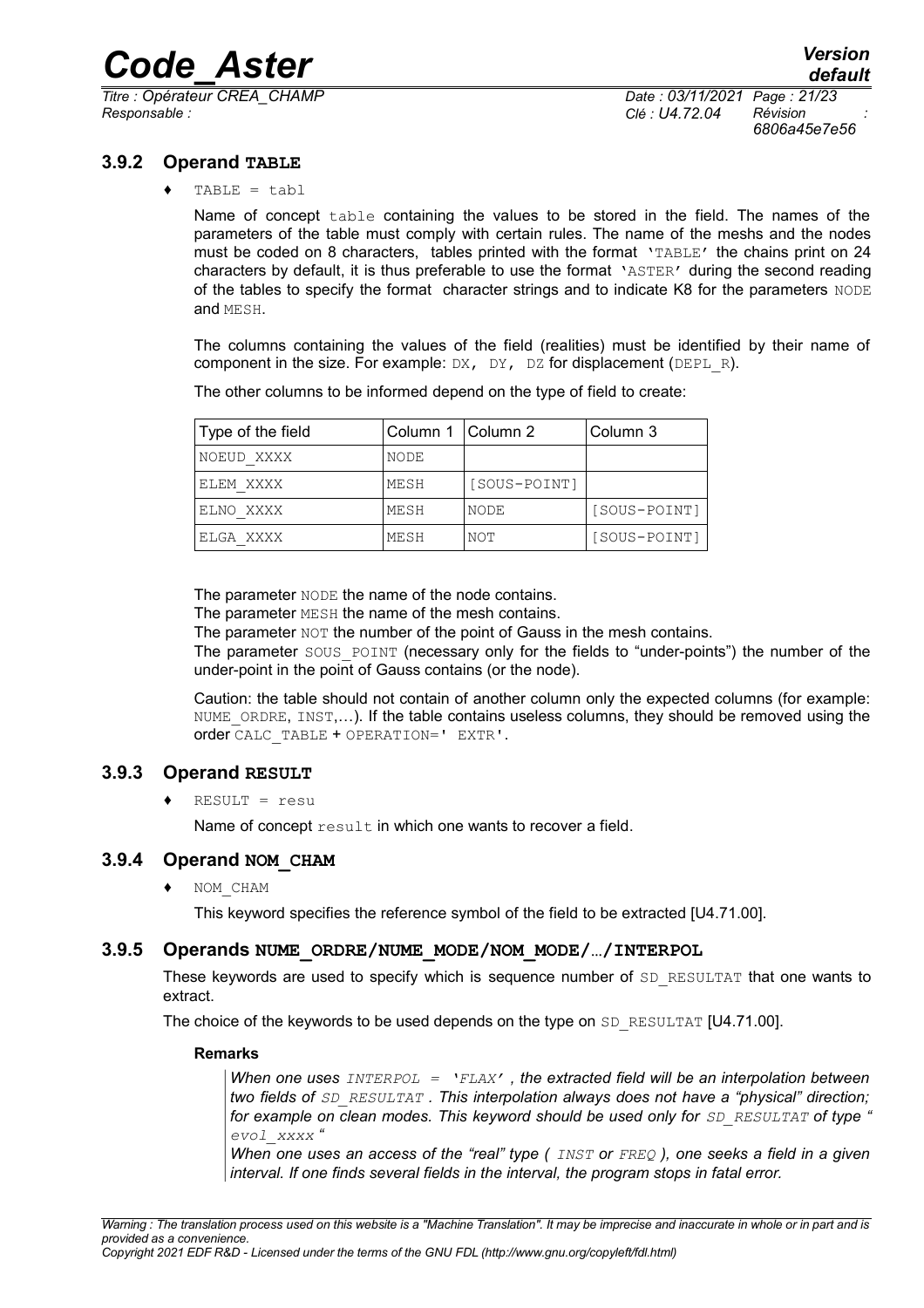*Titre : Opérateur CREA\_CHAMP Date : 03/11/2021 Page : 22/23 Responsable : Clé : U4.72.04 Révision :*

*6806a45e7e56*

*default*

#### **3.9.6 Calculation of a field containing the "extrema" of one SD\_RESULTAT**

<span id="page-21-1"></span>The idea is to create a field containing in each point of space the extreme value recorded during a transient (or the moment to which this value was recorded).

Today this paragraph relates to only the results of the type evol ther, evol elas, evol noli and dyna trans. The fields are always of "real" type.

One must specify:

- sequence numbers defining the transient: TOUT\_ORDRE, LIST\_INST,
- the selected type of extremality: TYPE\_MAXI =  $\sqrt{MAXIMUM'}$ , ..., 'MINI\_ABS', 'NORM\_TRAN',
- what one wants: the extreme value or the moment when this value is reached ( $TYPE$ <sub>RESU</sub>).

#### **3.9.6.1 Operand TYPE\_MAXI**

- / 'MAXIMUM' one considers the maximum reached by the components during the transient, / 'MAXI ABS' one considers the maximum reached by the absolute value of the
- components during the transient, / 'MINI' / 'MINI\_ABS' idem for the minima, / 'NORM\_TRAN' one considers the maximum reached by the quantity:
	- DX \*\* 2 + DY \*\* 2 + DZ \*\* 2 .
	- for the 4 values: 'MAXIMUM', ..., 'MINI ABS', the components of the field are treated independently from/to each other: the extreme values can not be reached at the same moment,
	- the fifth possible value: 'NORM\_TRAN' is not possible that for the fields of  $dep1$  R. In a given point, one seeks the moment when the standard of the vector translation is maximum and one recopies in the field result all the components of the field at the found moment.

#### **3.9.6.2 Operand TYPE\_RESU**

 $\prime$  'VALE', the field result contains the extreme values recorded during the transient,

**Note:**

*Even if the extremum were obtained with an absolute value ('MAXI\_ABS' or 'MINI\_ABS'), the stored value is algebraic. It is necessary to use VALE\_ABS to have the absolute value.*

/ 'INST', the field result contains the values of the moments when the extreme values were recorded.

#### **Note:**

*SI for example:* • *NOM\_CHAM = 'FLUX\_ELNO',*   $TYPE$  RESU =  $'INST'$ , *The field result is a field of the type FLUX\_R which contains values of moments!*

/ 'VALE ABS', available only with one TYPE MAXI absolute ( 'MAXI ABS' or 'MINI ABS' ), the field result then contains the extreme absolute values recorded during the transient.

#### **3.9.6.3 Operands TOUT\_ORDRE / LIST\_INST / LIST\_FREQ / PRECISION / CRITERION**

These keywords make it possible to specify the extent of the transient to be examined.

<span id="page-21-0"></span>If  $TOUT$  ORDRE = 'YES' one reviews all the sequence numbers. If  $LIST \overline{INT} = 1 \overline{inst}$  only the specified moments are considered.

#### **3.9.7 Examples**